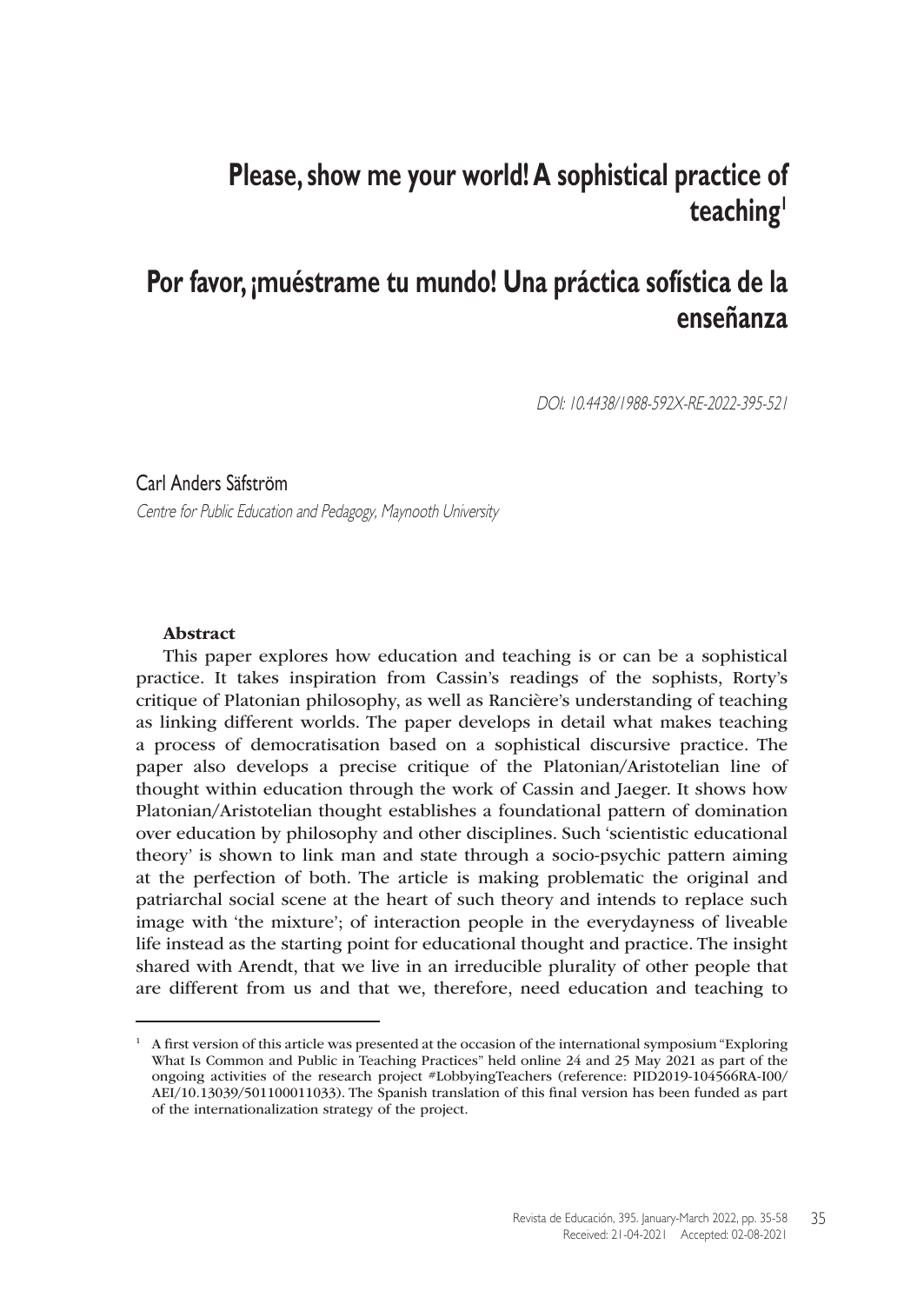find out 'how to move' with and among others is developed in full in this paper. The paper concludes by making a case for a liveable life for all as that which motivates education and teaching to be something else than domination and control.

*Key words:* sophistical practice, teaching, improvisation, kairos, poesis, techne, democratisation, Platonian/Aristotelian education, schooling.

#### Resumen

Este artículo explora cómo la educación y la enseñanza son o pueden ser una práctica sofística. Se inspira en las lecturas que Cassin hace de los sofistas, en la crítica de Rorty a la filosofía platónica, así como en cómo comprende Rancière la enseñanza como la unión de diferentes mundos. El artículo desarrolla en detalle qué es lo que hace de la enseñanza un proceso de democratización basado en una práctica discursiva sofística. El artículo también desarrolla una crítica precisa de la línea de pensamiento platónico-aristotélico dentro de la educación a través del trabajo de Cassin y Jaeger. Muestra cómo el pensamiento platónico-aristotélico establece un patrón fundamental de dominación sobre la educación por parte de la filosofía y otras disciplinas. Se muestra que esta "teoría de la educación cientificista" vincula al ser humano y al estado a través de un patrón sociopsicológico que busca el perfeccionamiento de ambos. El artículo problematiza el escenario social original y patriarcal que se encuentra en el centro de dicha teoría y tiene la intención de reemplazar tal imagen con la de "la mezcla" y la interacción de las personas en la cotidianidad de la vida vivible, como punto de partida para el pensamiento y la práctica educativos. El artículo aborda la idea, compartida con Arendt, de que vivimos en una pluralidad irreductible de otras personas que son diferentes a nosotros y que, por lo tanto, necesitamos educación y enseñanza para descubrir "cómo movernos" con y entre otros. El artículo concluye defendiendo una vida digna para todos como aquello que mueve a la educación y la enseñanza a ser algo más que dominación y control.

*Palabras clave:* práctica sofística, enseñanza, improvisación, kairos, poeisis, techne, democratización, educación platónico-aristotélica, escolarización.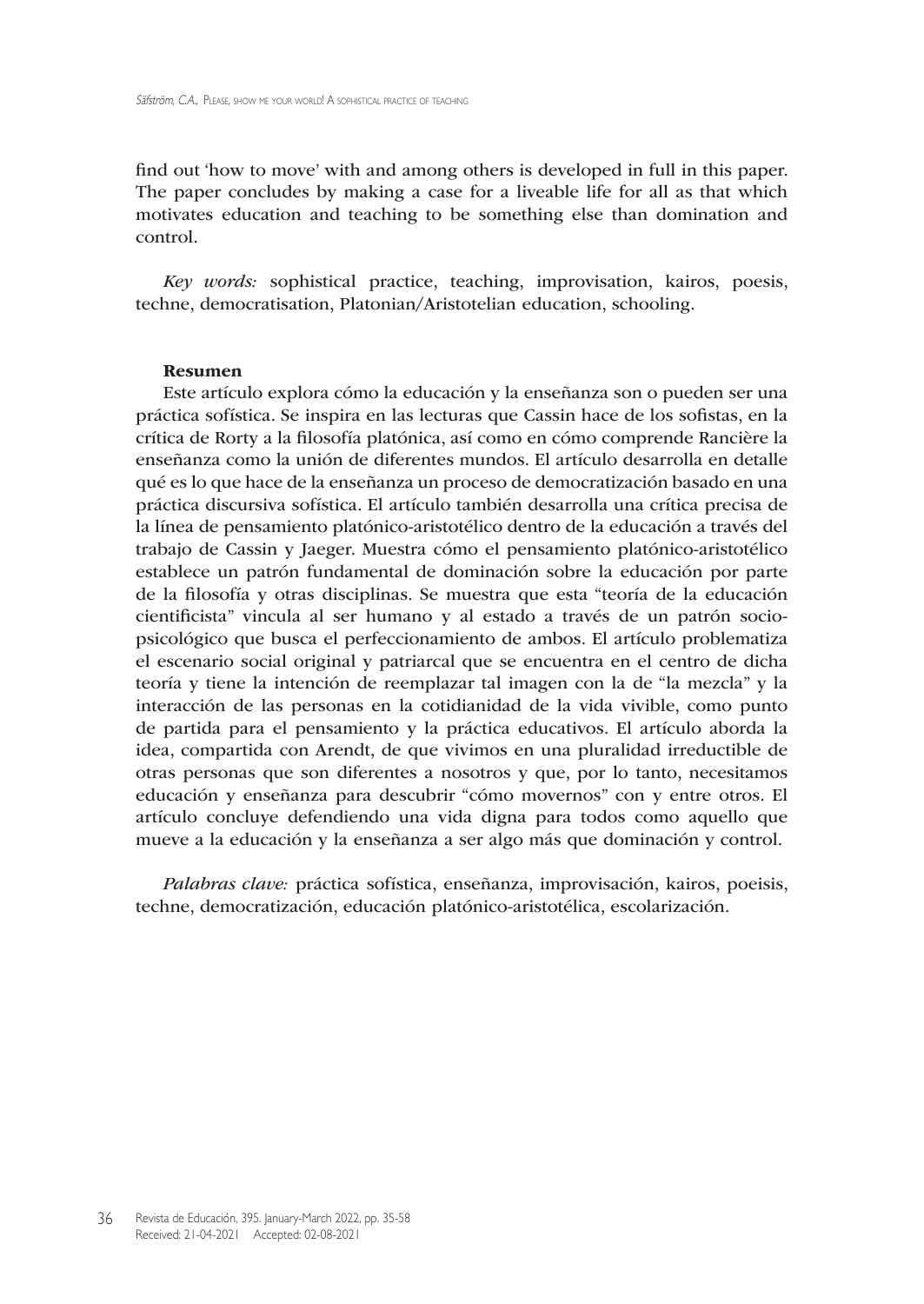## **Introduction**

In this paper, teaching is explored as a sophistical practice, through a close reading of particularly Barbara Cassin's (2014, 2016), Werner Jaeger's (1939, 1943), Richard Rorty's (1980, 1982, 1990), and Jacques Rancière's (1991, 2007) work, among others.

The paper is mainly an exploration guided by three questions; firstly, how come that Sophist educational thought, so crucial for the very birth of western democratic culture as we know it, is dominated by philosophy and other disciplines? Secondly, what consequences, or effects, does such domination have for the possibility of a Sophist educational tradition of thought and practice today? Thirdly, how can teaching as a sophistical practice be reclaimed as a practice (discipline) of democratisation and democratic culture from which it emanates? Those questions serve as direction to the exploration rather than as a demand for a definitive answer. They are as such part of a larger project of reclaiming educational thought and practice, to which I am contributing (Todd, 2009; Säfström and Biesta, 2011; Biesta 2014; Masschelein and Simons 2013; Säfström and Saeverot, 2017; Hodgson *et al.*, 2018; Yosef-Hassidim and Baldachino, 2021).

The first section explores particularly the making of the Sophists as the enemy per preference for philosophy, and the constitution of a Theory of education through a Platonian/Aristotelian domination of educational practice. Such Theory of education is shown to establish the relation between man and state, give meaning to the idea of schooling, and defining teaching as reproduction of an original social scene. The following second section, break away from a Platonian/Aristotelian education Theory and make problematic its foundations in sciencebased education<sup>2</sup>. In a third section education is discussed as a certain performativity of pedagogy, as pedagogy and education are understood as sophistical practice. In a fourth section, teaching is explored as a sophistical practice of democratisation and some aspects that follow

<sup>&</sup>lt;sup>2</sup> With 'science-based education' I will primarily mean educational thought founded on 'science as first philosophy', and formal logic as founded by Aristotle, and today as expressed through positivistic or quasi-positivistic desires. The so called 'evidence-based' movement in the fields of educational research is an example (see Biesta, 2006). I will also mean, as the article develops in detail, any attempts to ground educational thought on 'ontology', in order to argue for (absolute) truth in educational endeavours as science based.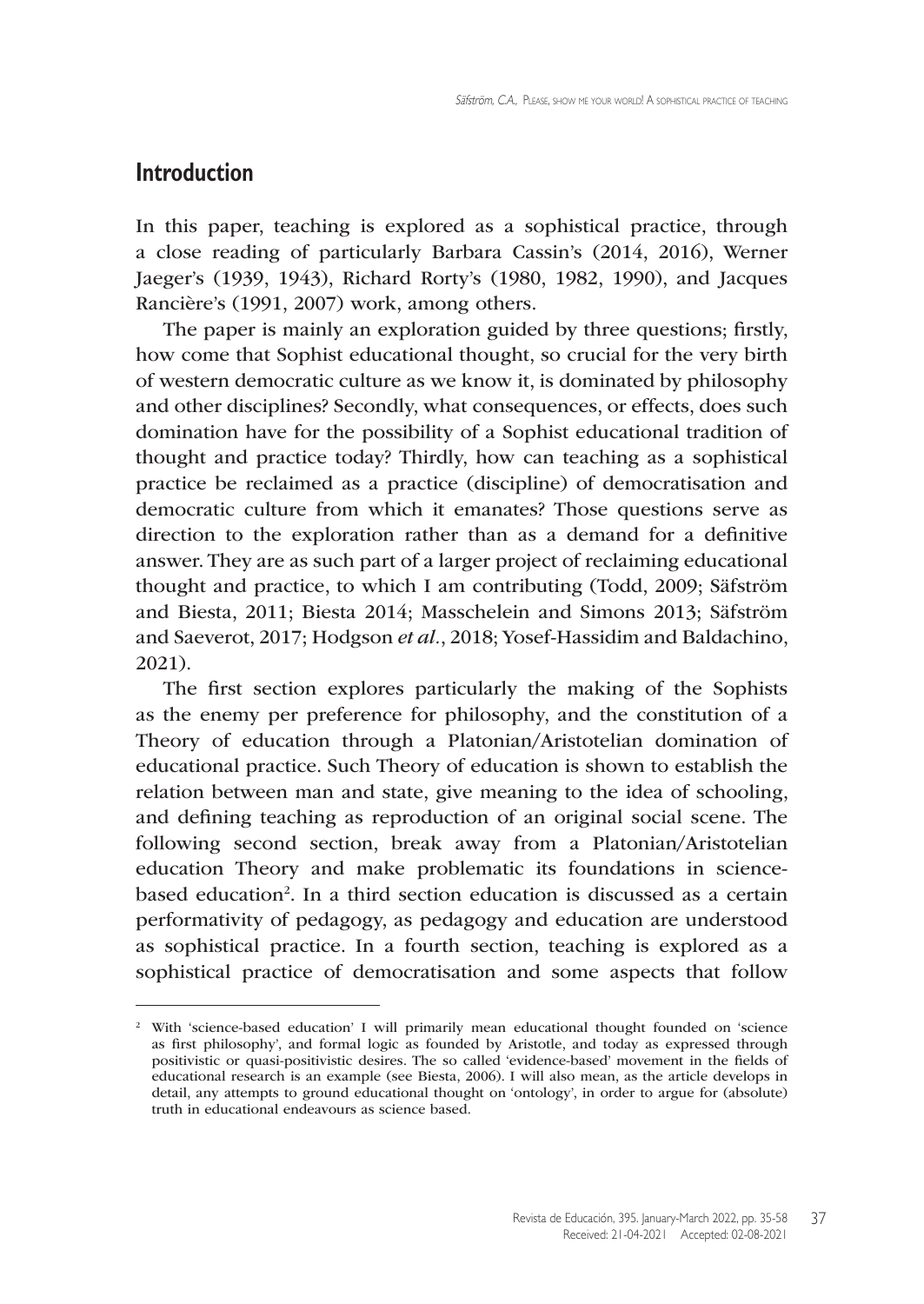for teaching are developed in detail. Particularly the poetic moment in teaching is examined through the Greek concept of *Kairos*. Here the precise moment of democratisation in teaching is made clear, as well as the exact point at which an Platonian/Aristotelian education turn violent, as well as the nature of such violence. In a fifth concluding section, a sophistical practice of education and teaching is summarised as contributing to a liveable life in democratic culture beyond the *stasis* of Platonian/Aristotelian education (and state).

## **The making of the Sophists and the subjugation of educational thought and practice**

The Sophists are primarily treated in intellectual history, if at all, as orators for the sake of oration without any real attachments to Truth (with capital T), and therefore as excluded from philosophical thought altogether (Cassin, 2014). Traditionally philosophy, in other words, is construed as the radically opposite of what the Sophists taught, and sophism as the very negation of everything that philosophy aspires to be.

From this follows also that since the Sophists introduce educational thought into intellectual history, and as guidence for life in the city-state, philosophy, in order to establish itself as the founders of Truth for its own sake needs to be controlling the teachings of the Sophists. Needs to be securing Truth, by denouncing the Sophists, and by so doing leaving educational thought in a precarious situation. What is created, as will be explored in the following, is a 'logic' in which educational thought always is in need to be paired with other disciplines, controlling the 'half-truths' of educational thought. The domination of philosophy over education signifies straightforward colonialisation of educational thought, motivating, among other things, the need to be taming education.

A similar point is made by Masschelein and Simons (2013) in their studies of schools/education; the Greek *Scholé*, as they explain is a form of equality implicitly public and democratic, therefore: "The taming of the school (…) implies the re-appropriation or re-privatisation of public time, public space and 'common good' made possible by the school", and they suggest that the history of school could be read as "a history of taming; a series of strategies and tactics to dispel, restrain, constrain, neutralise or control the school" (p. 51).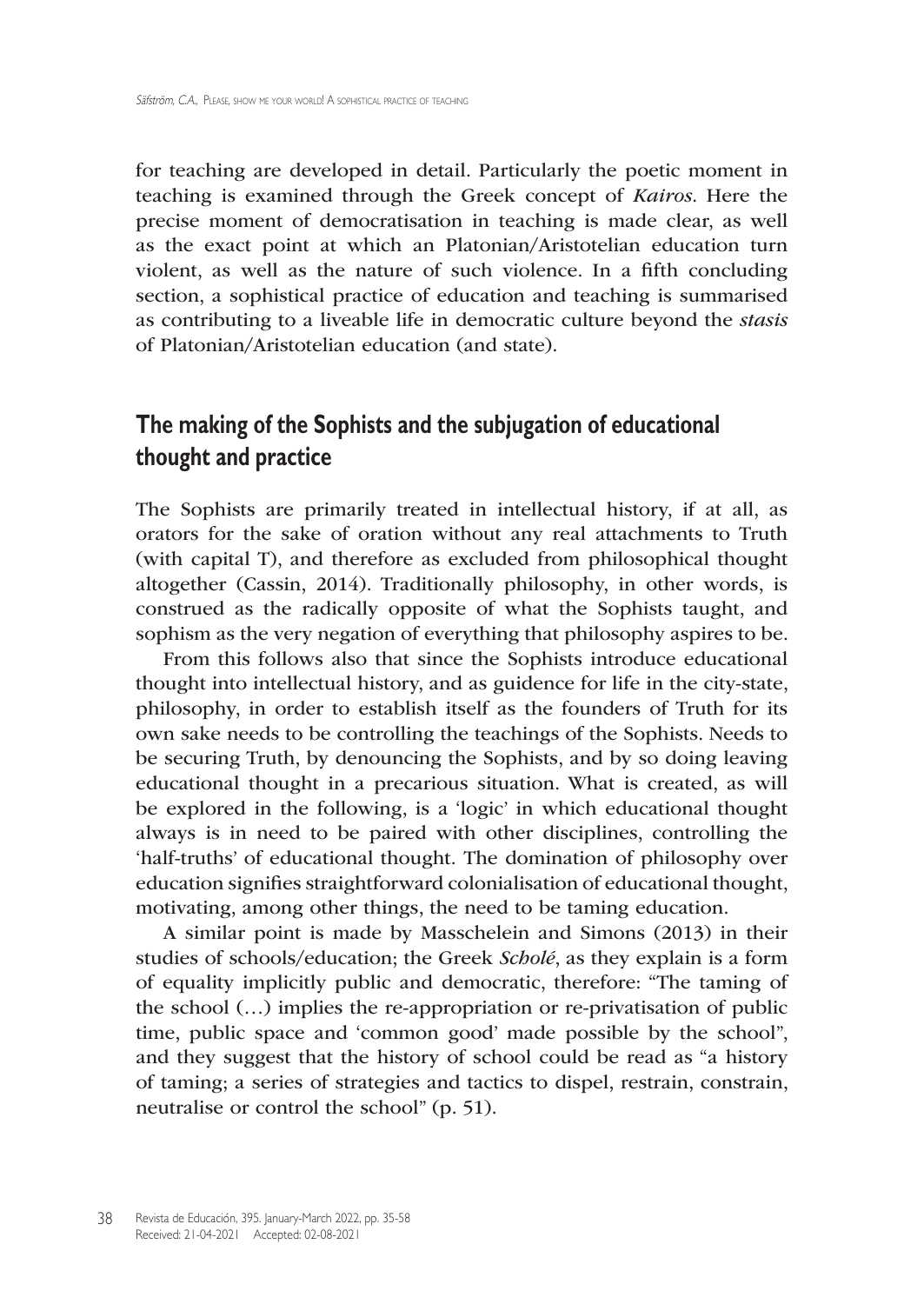While Masschelein and Simons (2013) develop an argument and analysis in which they specify different ways the school and the teacher are getting tamed through politicisation, pedagogisation and naturalisation, the following will contrast focus on the theoretical ideology<sup>3</sup>, in which the taming is made possible. The interest is in teaching, not the teacher, and education, not the school *per see*. What is explored is the very discourse practices<sup>4</sup> establishing this as that, discourse as a reality lived, as embodied discourse (Cherryholmes, 1988). Therefore, and in line with such an approach the taming of educational thought and action is not so much a taming of form, as it is a history of domination of educational thought and practice itself.

According to Werner Jaeger (1939), the subsequent domination over educational thought and practice is prepared for by Plato in his aversion towards the Sophists. With their acceptance of a limited truth within the finitude of living and the experiences of practical life as the bases for thinking and acting, the Sophists challenge Plato's aspirations of establishing philosophical thought as the essence of Truth and as unlimited in its claims. The Sophists challenged philosophy by showing the limits of philosophy: "The doctrine of the sophists is indeed an operator that serves to circumscribe and define the scope of philosophy" (Cassin, 2014, p. 30).

What follows from Plato's visions is not a society possibly changing as an effect of how people interact or perform culture, as it did for the Sophists. Instead, how one is to take place in culture is, in Plato's universe fixed in which *the original scene of the social*, as presented in the *Republic* by Plato, is already set and reproduced over time; "the farmer is a farmer and the potter a potter" (Cassin 2014, p. 123; Bloom 1991, p. 98, 421a, in *the Republic*). As such, *areté*, the embodied and performed culture and its values, is for Plato fixed and cannot be taught but only inherited, while the Sophist claims the radically opposite, that *areté* is first and foremost *taught* in different ways of performing culture (Jaeger, 1939). Also, as Rorty (1980) says, Plato "invented philosophical thinking" (p. 157), and in that invention distancing himself from educational

<sup>&</sup>lt;sup>3</sup> I understand theoretical ideology as developed by Brante (1980) and others as that foundation that cannot be proven but which needs to be taken for granted for a particular theoretical structure and

<sup>&</sup>lt;sup>4</sup> Practices, like discourse, says Cherryholmes (1988), "are constituted by connected and overlapping sets of rules that organise and give them coherence" (p. 4). Moreover, rules, he says, is what we value as such.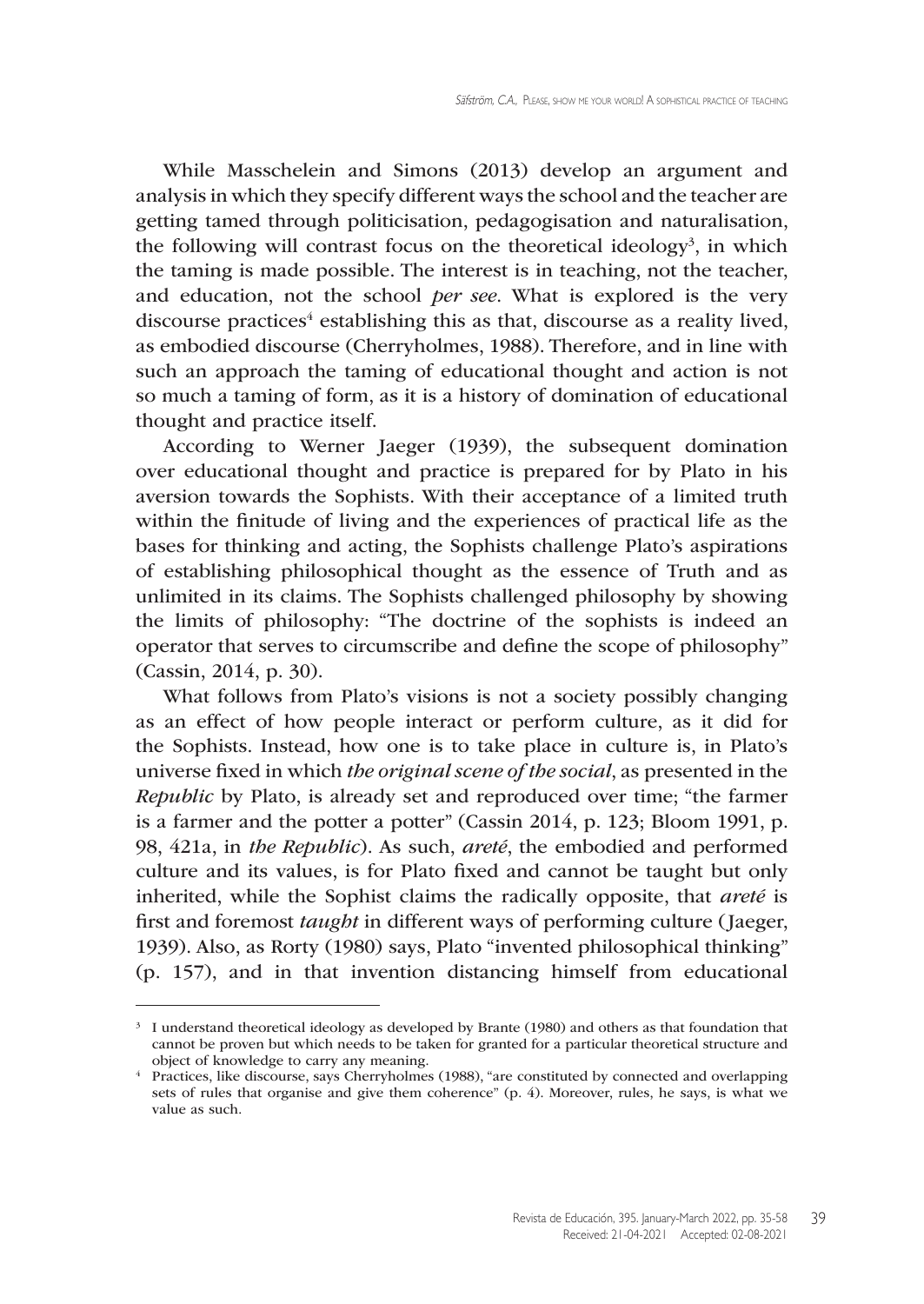thought and practice of the Sophists' who understood education strictly to be about 'how to move' well among others within the every-day of social life5 . It means, that within a Platonian style philosophy there is a strand of anti-sophist and anti-education sediments inscribed as defining characteristics of a tradition of philosophy. Such anti-sophist and antieducational sediments continue, through Aristotelian systematisations of a Platonian philosophy and universe to undermine educational thought (see Jaeger 1943, pp. 22-24, and pp. 80-81; Cassin 2014).

While the Sophists' "must take account of the diversity of opinions, the mediocrity of peoples' actual behaviour, and finitude in its lived reality" (Cassin, 2014, p. 117), Aristotle rather, and in line with Plato's invention of philosophical thinking, did not need to be concerned with the mediocracy of people's actual behaviour or diversity of opinion. The very aim of an Aristotelian first philosophy of science was rather to control and master the ambiguity of the everydayness of the Sophist's spatial-temporal world in order to perfect dysfunctional human behaviours, and thereby to be perfecting the state (see Jaeger, 1943, and below).

The Platonian/Aristotelian universe was to dominate the Sophists' praxis-oriented world in establishing theoretical science "to be the true, the 'highest' kind of culture and replace or *dominate* the current educational discipline" ( Jaeger, 1943, p. 318; *my emphasis*).

A Platonian/Aristotelian Theory (Science) is linking the *absolute* (Truth), to the *hierarchy* (the Highest), as well as to *colonisation* of the everyday life (as expressed through the domination over education). Ironically establishing a *foundational anomaly* in which philosophy/ theory is to dominate education/discipline, from within a renewed understanding of education: "Plato and Aristotle were the first to work out the full educational importance of pure science" ( Jaeger, 1943, p. 318). That is, pure science<sup>6</sup> was to dominate educational thought and practice, rather than the educational discipline of ordinary life (*areté*); this "new subject [science] which demanded so much time and energy for purely intellectual studies divorced [educational thought and practice] from the interests of ordinary life" (Jaeger, 1943, p. 318).

<sup>5</sup> Plato, says Rorty (1980), introduced the split between eternal ideas and the spatial-temporal world, while the Sophist denied such distinction and stayed within the spatial-temporal world as such, or what I call 'the everydayness of life'.

<sup>6</sup> On the subject of 'pure science', se also von Wright (1989), who distinguish between two forms of rationality within science, very much in line with the distinction made in this paper between Platonian/Aristotelian and Sophist educational thought.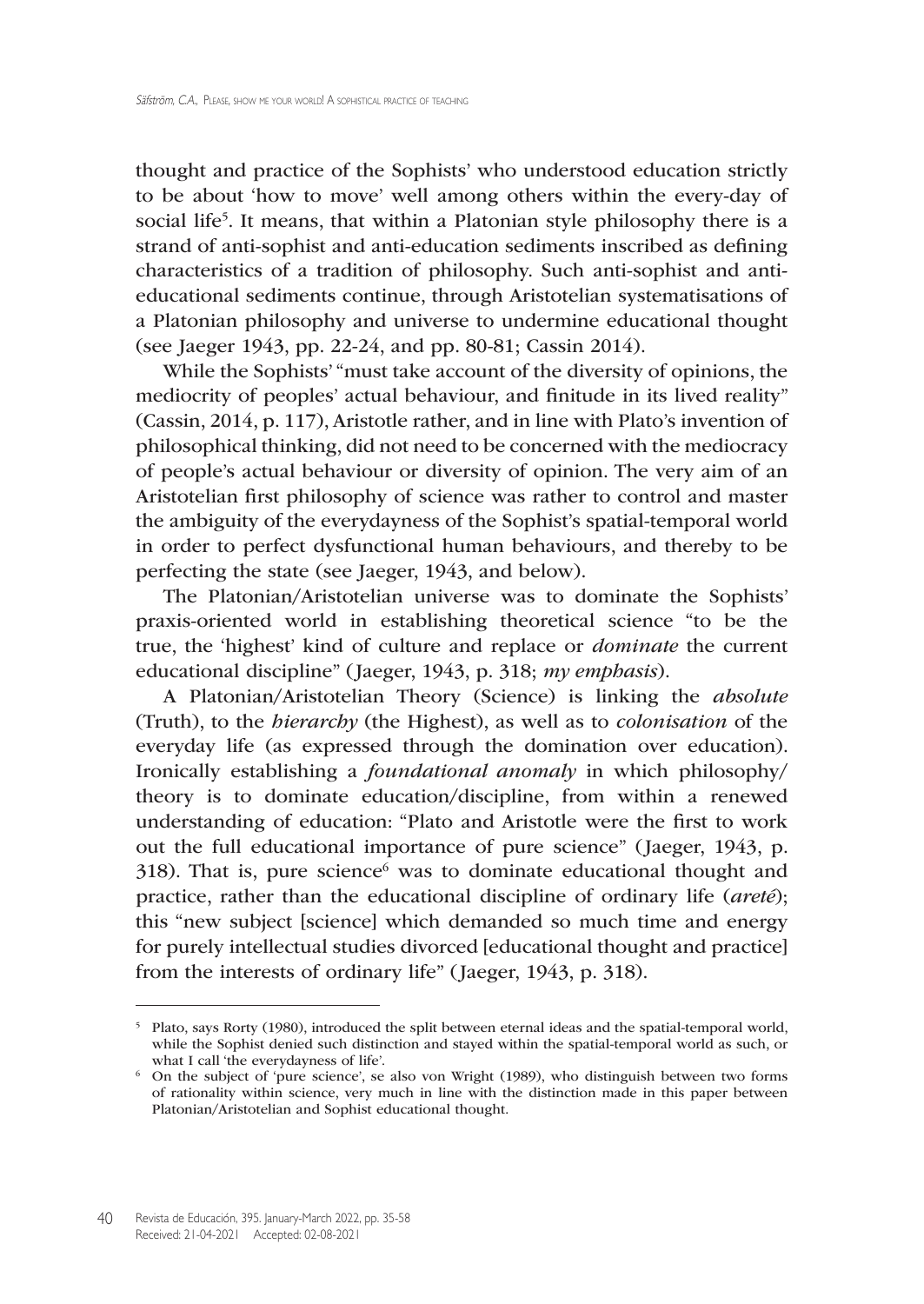The operation in which educational thought is subsumed by philosophy and science are complete with the Plato/Aristotle domination of educational thought of the Sophists. From this point of domination, they argue that the Sophists' emphasis on ordinary life and *paideia* as eminently political and ethical is at the risk of what they saw as producing "half-truth". Since the Sophists were not concerned with Truth for its own sake, with Theory and formal logic, the Sophists: "was in danger of teaching half-truths–unless [morality and issues of the state in praxis] it could be grounded on genuine and thorough political thought, searching for the Truth for its own sake. From this point of view, Plato and Aristotle later attacked the whole system of sophistic culture and shook it to its foundation" ( Jaeger 1943, p. 293).

This anti-sophist and anti-educational stands are brought to its final close, in which the Sophists' becomes *the* enemy of philosophy by the Aristotelian dehumanisation of the Sophists (Cassin, 2014, pp. 32-34): "excluding all those who do not fall under his [Aristoteles] demonstration from humanity, from the outset, 'for such a man, as such, is like a plant, from the outset'" (Cassin, 2014, p. 35). The dehumanisation of the Sophists is based on an Aristotelian principle of noncontradiction, in which "to speak is to say something that has meaning, and that this meaning is the same for oneself and for another" (p. 34), which, among other things leads to that in denying the principle of noncontradiction one has already been forced to accept it "at the very moment he denies it" (p. 34) by confirming its meaning negatively.

Aristotle makes this argument as foundational as ontology, says Cassin, and as a condition essential for defining what humanity is, and who belongs to humanity. This move says Cassin is first and most an "a war machine against *homonymy*" (p. 35), in which a word can have identical spelling and pronunciation whilst maintaining different meaning. However, says Cassin, "by making an entire dimension of speech philosophically and ethically inaudible, one has confused otherness with nothingness" (2014, p. 36). I will come back to the Sophist's views on *homonymy* below when discussing how such thinking in which homonymy is not a problem relates to the way the Sophists understood politics of equality and consensus. The latter in which plurality remains and are not erased by a consensus, and as such necessary for the foundation of the (democratic) city.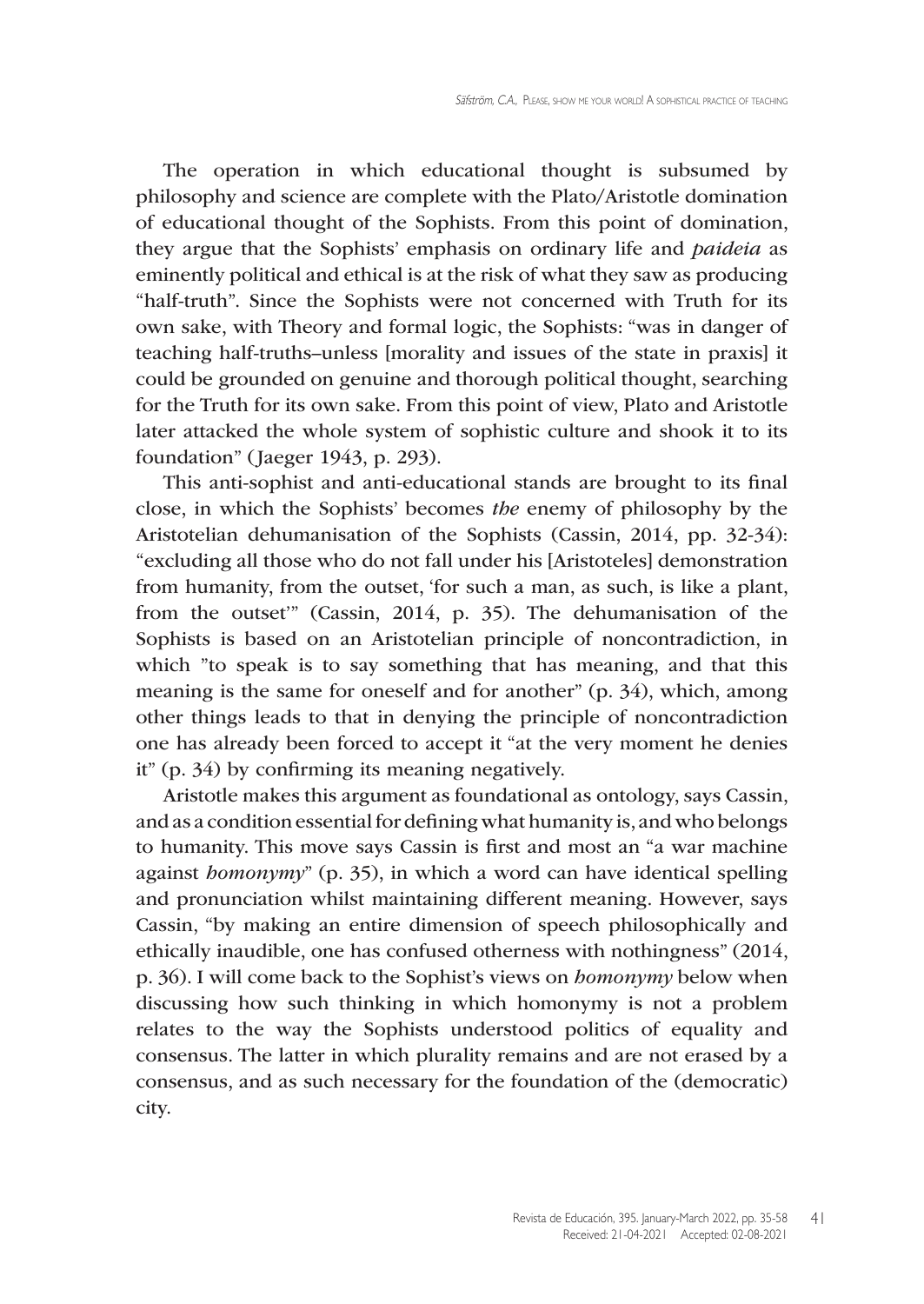My point here is that the construction of what can be called Platonian/ Aristotelian education excludes per definition education as *praxis*, as performing culture and as inherently bound to the everydayness of lives lived by a plurality of people interacting with each other in a concrete environment. As filtered through a Platonian/Aristotelian style philosophy, education is implanted with an understanding of Theory and formal logic, internally linking Truth with hierarchy, and education as inferior to philosophy and the Sophist as a plant outside humanity. In short, Platonian/Aristotelian style education implies Theory of the 'One' unlimited Truth and social hierarchy dependent on such Truth, while Sophist education rather implies discipline in order to live well with a multiplicity of others in the city-state.

### **The perfect man and the perfect state**

In returning to what I above called the original scene of the social, to Plato's Republic, one can now see how such foundational scene in the Republic is fixed in more than one way and, in the fixation, establishing social reality as foundationally hierarchical. Such reality is mirrored in a scientific educational Theory and fixated by absolute Truth distancing education from everyday life, from its worldliness. Theory, instead of being thought of as belonging to the everydayness of life, now imposes and dominate such worldliness 'from the outset'. Educational Theory hereafter aspires to control the 'messiness' and multiplicity of opinions more effectively by replacing the ambiguous and changing everydayness of social life with a foundational structure supposedly stabilising and ordering social life in the *polis*.

Plato's *Republic* says Jaeger (1943) is "primarily a book about the making of human character" (p. 259) and as such is vital in establishing education as *purification* of human character, of the essence of man, with how the perfect state is to be produced. The *Republic* is forming an authentic self in the image of a perfect state or nation: "The perfect man can be shaped only within the perfect state; and vice versa. To construct such a state, we must discover how to make such men. That is the ground for the universal correspondence between man and state's inner structure, for the resemblance between both patterns" ( Jaeger, 1943, p. 259).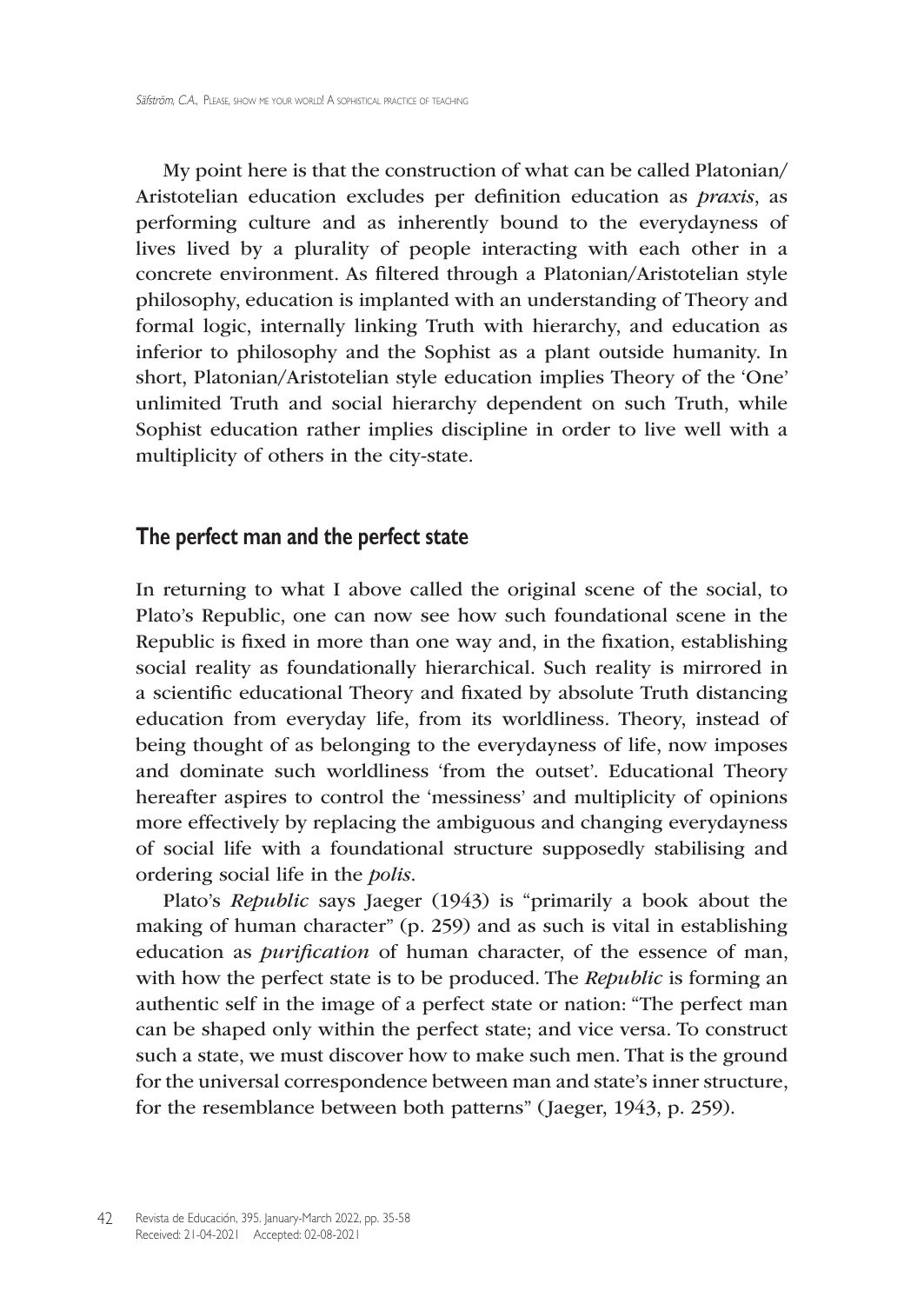The resemblance of patterns establishes *the inner structure of man and state* as a psycho-social pattern, which gives rise to the original scene of the social. Such scene needs to be static; "the system needs to be static" ( Jaeger, 1943, p. 237) since its function is to secure the stability of the city-state itself. In consequence, Platonian/Aristotelian education is aiming at establishing this psycho-social pattern of the original scene as the Theory of education, dominating the worldliness of sophist education and guiding the perfection of man and state, and "[a]ny departure from its standards is degeneration and decay" (p. 237). Therefore, such a pattern is also immanently patriarchal *stasis* and leads to severe problems for the possibility of equality and change up to this day in the form of far right nationalism, but also in modern liberal democracies (see Orellana and Michelsen, 2019; Säfström, 2019; Butler, 2015).

#### **The ideal of schooling**

The ideal schooling then in a Platonian/Aristotelian theory of education is a system of processes, institutional expectations and desires representing as well as creating the perfect man and the perfect state through purifying the psycho-social structure in which the connection exists already: "the one essential thing is that education should not be changed" (Jaeger, 1943, p. 237), since it is to guarantee the stability of the city-state over time. As such, establishing schooling as a pattern through which man and state are forever linked through what can be called 'the original myth of schooling' (see Säfström, 2011, pp. 94-95; O'Toole *et al.*, 2021; Hunter, 1994) and which serves as an absolute point of departure from which everything that goes on in the actual school can be determined and judged. As such defines the real of schooling and society through mirroring each other as fundamentally hierarchically structured.

According to such a pattern, any grading system in schooling can be regarded as fair, in so far as it can be claimed that it reflects the hierarchical inequality of the real as such, an inequality to be perfected through the procedure of teaching. Furthermore, when inequality is distributed over the social spectrum, everyone has his or her proper place in the hierarchy and according to his or her "character"(or abilities and talents, or intelligence, or class), stabilising society in its natural hierarchy, making the city-state (or any state or nation) harmonious and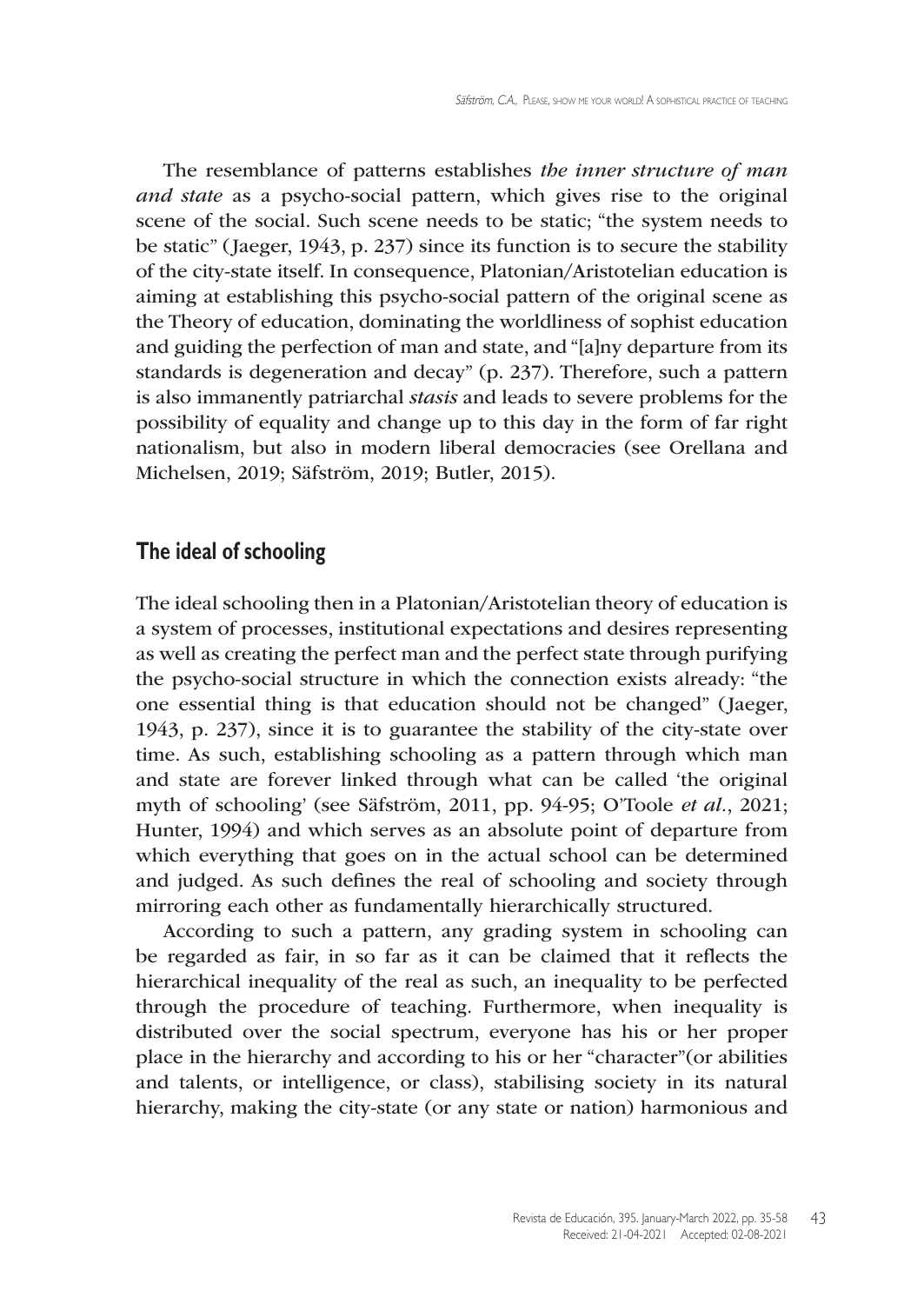prosperous<sup>7</sup>. In modern education, the hierarchically ordered reality of schooling works in naturalising inequality motivating and justifying that some are included already, and others are included as excluded through schooling (Rancière 1999, p. 38; Rancière, 2007, p. 23).

## **Breaking the crust of convention of Platonian/Aristotelian scientific education**

For the pre-Christian, pagan Greece, the gods could take human forms, meaning that any stranger always had to be approached with care; he or she could be a god; "he or she may be divine" (Cassin, 2016, p. 10). In other words, the other needed to be approached with a foundational ambiguity in mind, not as one or the other, but as the prefix 'Ambi-' suggests, both god and human at the same time, which already makes the law of noncontradiction problematic and complex. Since it would imply that 'one' and the 'same' carry two radically different meanings, and both have entirely different consequences for establishing the consensus needed for the city-state to appear.

Either "same" is understood as self-same as in identity in which consensus represent this self-same in the same way, in which everyone reaches the same meaning at the same time; "same" here instead becomes One, it unifies the city and the soul of those who is counted as belonging to the whole of the city. Which is Plato's position in which the whole, "the city/soul functions like the body" (Cassin, 2014, p. 123), and in which the parts "conspire to become whole" (p. 123). This strive to become whole also means that no part can claim autonomy but are always defined from the whole (body). Moreover, it is here the Sophists deviates since Plato's whole "Unlike the sophist [Plato's] whole [do not allow for] open competition among the singularities that constitute it" (p. 123). There is no plurality possible.

In contrast to Platonian consensus, a sophistical consensus is possible without everyone thinking the same thing at the same time: "sophistical consensus does not even require that everyone think the same thing (*homonoia*) but only that everyone speak (*homologia*) and lend their

<sup>7</sup> See further Säfström (2020), in which the distributive paradigm of education and schooling is identified and deconstructed.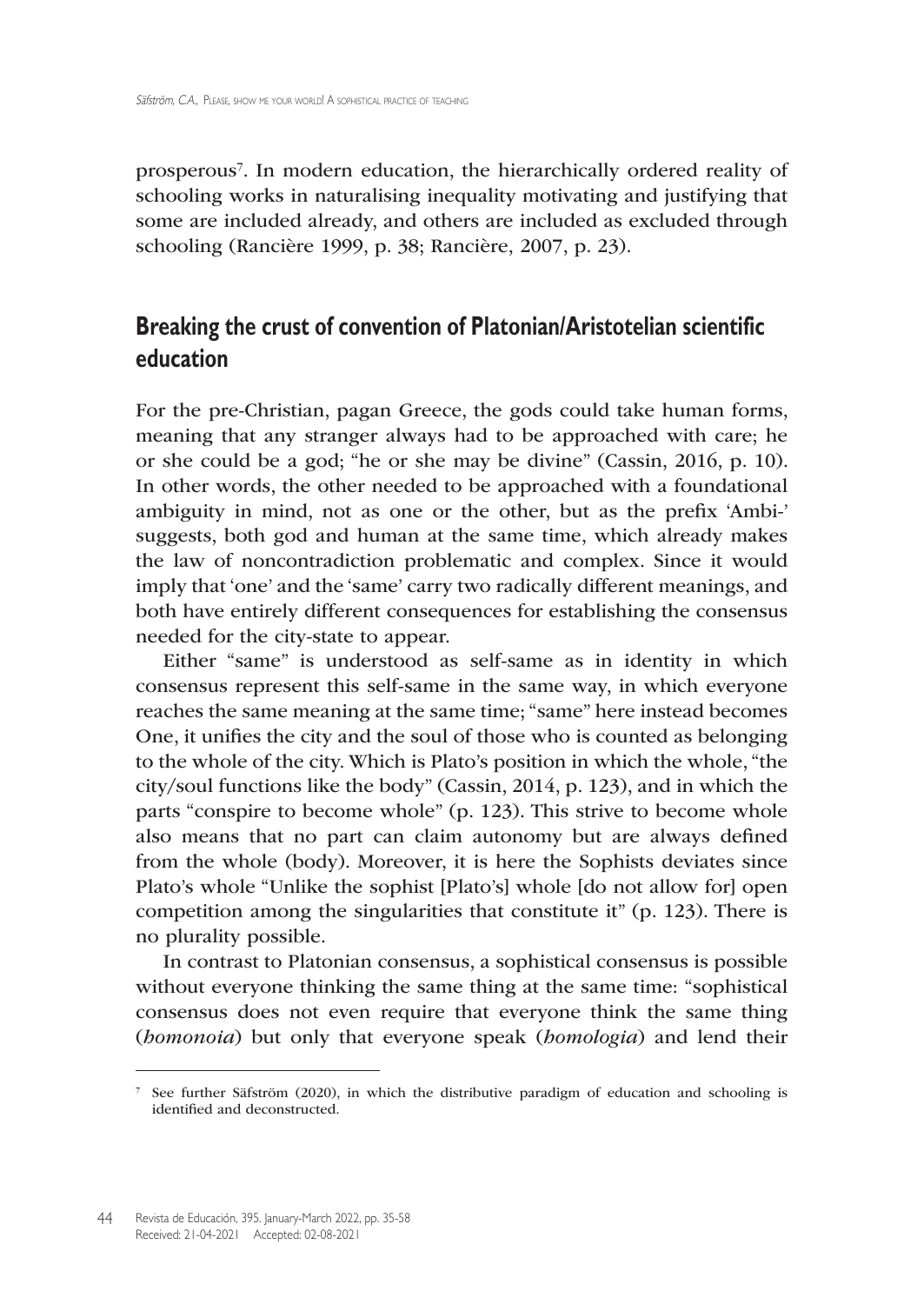ear (*homophonia*)." (Cassin, 2014, p. 33). A sophistical interpretation of *homonoia* then "takes as its model not the unity of an organism but the composition of a mixture" (p. 124). It is "a case of interpreting the 'same' not as a 'one' but as a 'with'" (p. 124). Being with already imply a division of One and relation between parts which allows for singularity as such, without being reduced to a "hierarchical subordination" under a "whole" (p. 130).

What is essential in a sophistical practice then is not a Theory of education representing a whole, but the discipline *in* speaking well and listening carefully to others, without imagining the words of others as already being within one's world of meaning, but as an expression of another move, another practice in the mixture. The original scene of the social for the Sophists (or to follow Cassin; sophistics) then is not hierarchised and differentiated from a fixed point of One (whole-body) but implies a relation of at least two (being with) in the mixture instead and is so far inherently plural. That is the original scene in 'sophistics' is already plural and established as *praxis*, as open and on the move, populated by multiple singularities who are ambiguously negotiating their own as well as others divine humanity, in order to go on together (the mixture) but not necessarily in the same way. *Isonomia*, equality required for the political organisation of democracy then, is here understood in terms of plurality (in difference) rather than self-same and as performativity within a particular discourse practice rather than as reflecting a particular *stasis*.

Cassin (2014) exemplify a sophistical consensus with Hanna Arendt's insistence on an irreducible plural condition of humanity since an Arendtian political theory "defines the specificity of the political by the 'with,' which is characteristic of an irreducible plural condition" (p. 133). The Arendtian sophistics also shows in how Arendt understand the city, not as with Heidegger as "tragically, ecstatic of itself", but in the "extraordinary and entirely everyday circumstance of 'living together' (*suzên*), through the 'sharing of words and deeds.'" (Cassin, 2014, p. 133; Arendt, 1993, p. 157).

So, "who is afraid of the sophists?" as Cassin (2014, p. 25) asks, and why? The making of "the Sophist" into an enemy to philosophy, in which the philosopher writes off the Sophist, not only from the domain of philosophy but "even from humanity itself" (Cassin, 2014, p. 30). Such move can now be understood at the backdrop of how sophistics limits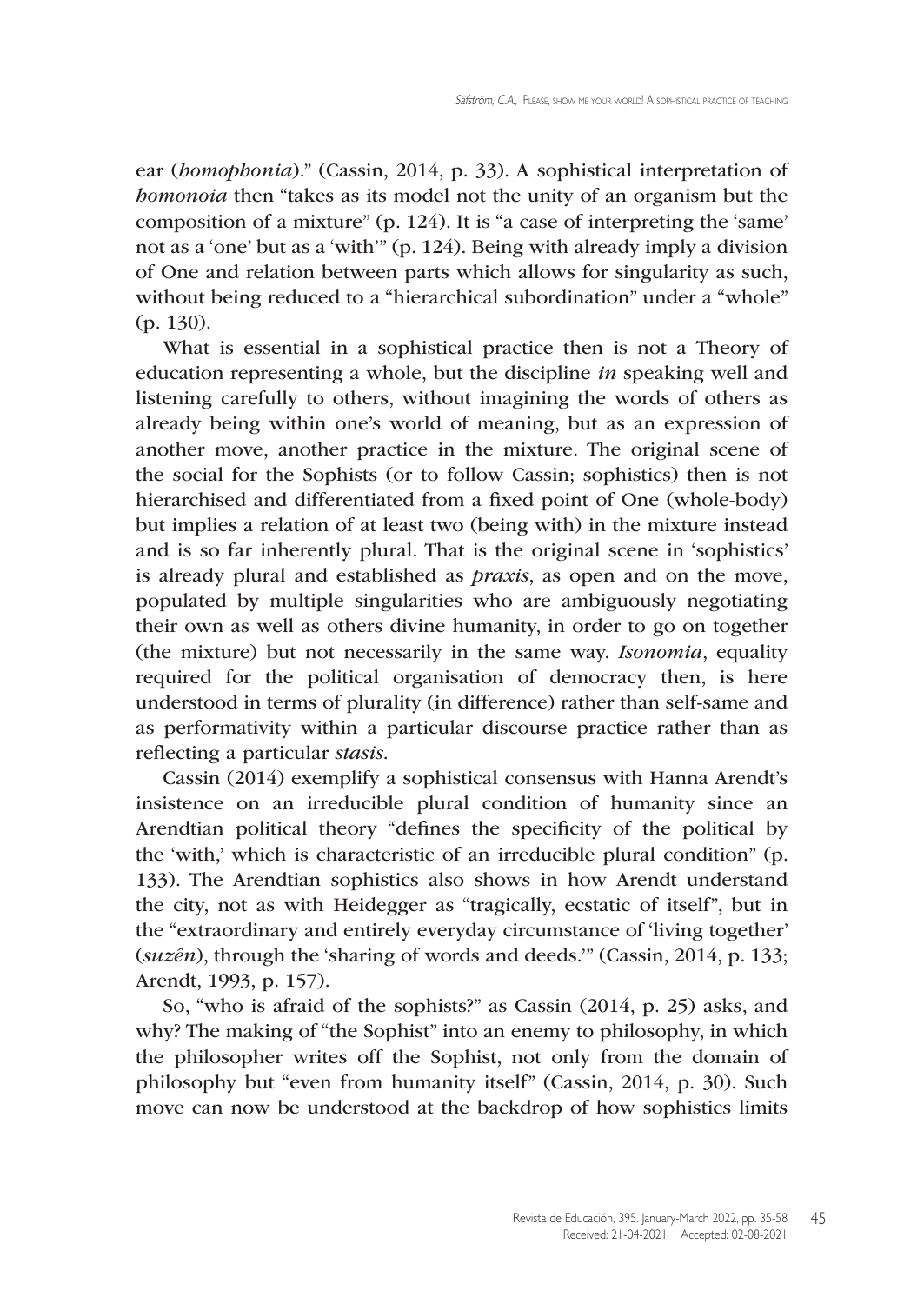philosophy's claims to Truth, and by moving on beyond any fixation of this as that as eternal, and an end in itself. Sophistics destabilises any political project which is Platonian and Aristotelian, and which is not inherently and extensively plural and democratic.

A sophistical practice destabilises not only the *fixion*<sup>8</sup> of the original social scene from the point of education but is questioning the very originality of the original social scene, its secured position as founder of the city-state's reality, and as fundamentally and necessary hierarchically organised. A sophistical practice of education is questioning that "the whole *intellectual and spiritual world* revealed by education, into which any individual, according to his nationality or social position, is born." ( Jaeger, 1939, p. 303; *emphasis in original*) is so fixed as Jaeger seems to be saying in the quote. For a sophistical practice denies precisely that one is born into something so fixed as an original structure representing the intellectual and spiritual world and to which one per definition is supposed to be destined by faith and to return to through education and teaching (see also Arendt (1958) on this point). Education as a sophistical practice is instead formulated beyond the idea of the fixed as eternal, the fixation, the *fixion* of the original social scene as representing the soul and state of eternity.

The beginning of the sophistical breakup with philosophy is, according to Cassin (2014), mainly to be found in the attitude of Gorgias (483- 375BC). Since he "always asks one question too many, he always derives one consequence too many" (p. 30).There is something deeply interesting in this 'too many' because it signifies from within philosophy the very limits of philosophy, at the same time as one can only apprehend the limit from outside of philosophy. The 'too much', signals a foundational ambiguity.

Rorty's (1980) version of sophistics speaks directly to the 'too many' of Gorgias in the form of Rorty's "edifying philosopher". Such philosopher is to keep inventing new languages and the edifying consist mainly of "'the poetic activity' of thinking up (…) new aims, new words, or new disciplines" from which to "reinterpret our familiar surroundings in the unfamiliar terms of our new inventions" (p. 360). What Rorty calls an edifying philosophy is a philosophy for which there is nothing more to the world than the world as such: "there is [not] something out there in

<sup>8</sup> "Fixion", in Lacan's meaning is, "a fiction that one chooses to fix" (Cassin, 2016, p. 38).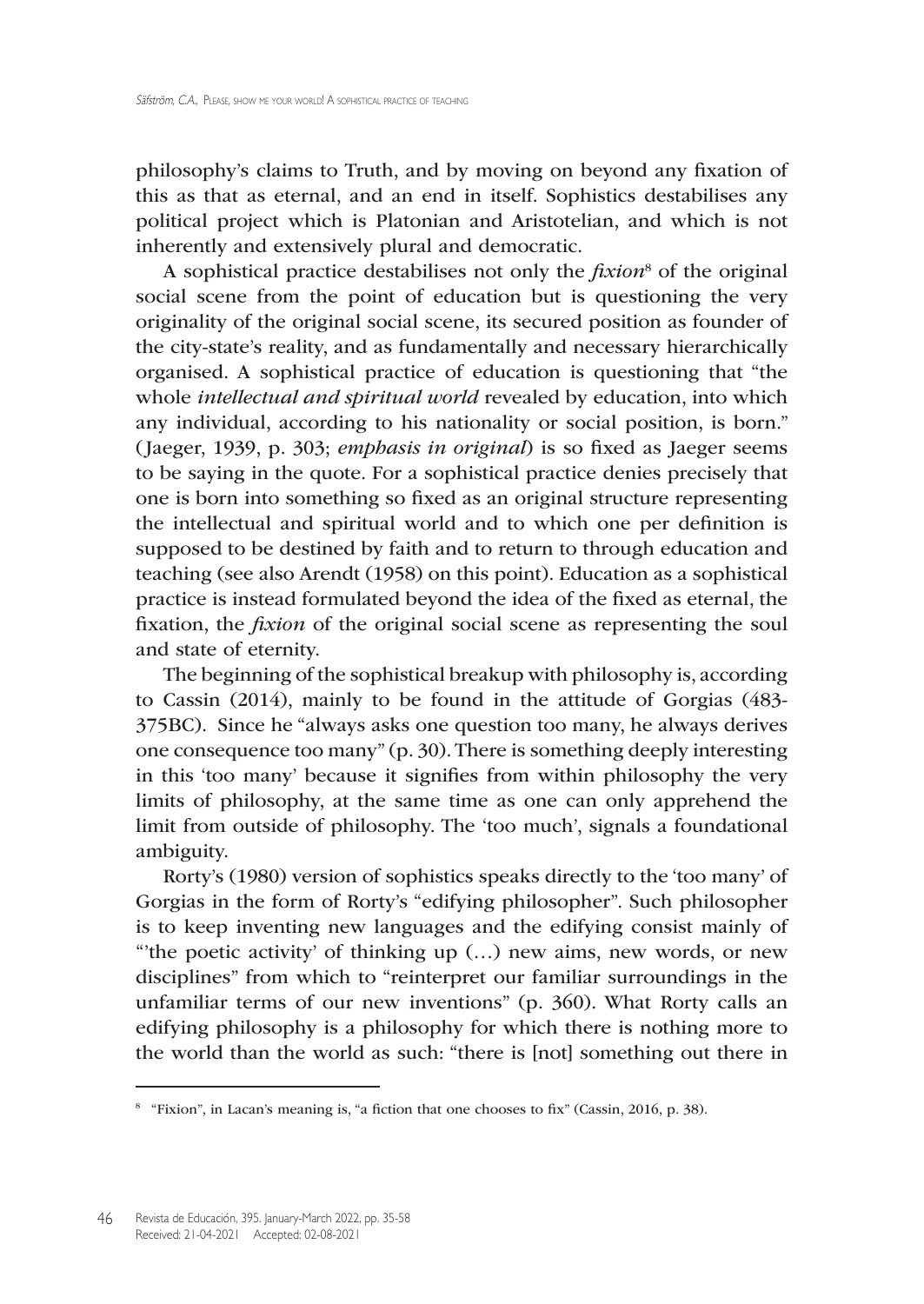addition to the world called 'the truth of the world'" (Rorty 1982, p. xxvi). A sophistical truth, in line with Rorty (1982), is rather truth with small 't', and plural and as such a compliment we pay to certain moves within the everydayness of living life well with others within the spatial-temporal world.

The 'word and deeds' is always in and of the world itself: When we say, –please, give me your word! We are asking of someone to commit to what we ask for ethically, but in so doing we also ask for the world of the word to be present, the world of the other. We are not asking for a concept, a distancing from that world, making the relation dependent on a third point from which the relation is to be judged and which as such displaces the directedness of our different words and worlds.

Assuming a third point of (Platonian/Aristotelian) Theory is to assume a superior power, what Rorty (1990), concerning Putnam, calls "the view from God's eye" (p. 3). Such a godlike view implies that a relation can no longer be direct but are filtered through this third point, outside of the relationship and from which the relation is to be given meaning and be understood. A Platonian/Aristotelian education, based on the absolute (Truth), hierarchy (highest Truth), and science (First philosophy), dominating education leads education and teaching into an utterly difficult position of reproducing an extra-real reality of schooling, in which the reproduction of inequality already makes up the very foundational reality of that situation.

For a sophistical practice, this third point from which power and judgement flow is only a repetition of fixation, of a *fixion*, from which a wordless truth in a mental representation of a concept is supposedly filling up the world with meaning. For a sophistical practice, discourse is not about meaning *per see*, but rather that which "induce a change of state" and: "he [the Sophist] knows and teaches *how to move,* not, according to the bivalency of the principle of noncontradiction, from error to Truth or from ignorance to wisdom, but, according to the inherent plurality of comparison, from lesser to better state" (Cassin, 2014, p. 33; *my emphasis*).

There is only the plural richness of a spatial, temporal realm, in which speech is spoken through the practices practised, meaning that what we call the real are dependent on the discourse practices we engage in within the emerging ethical, political sphere (which is what *paideia* is for the sophists, see Jaeger, 1939, p. 300). Therefore, what is needed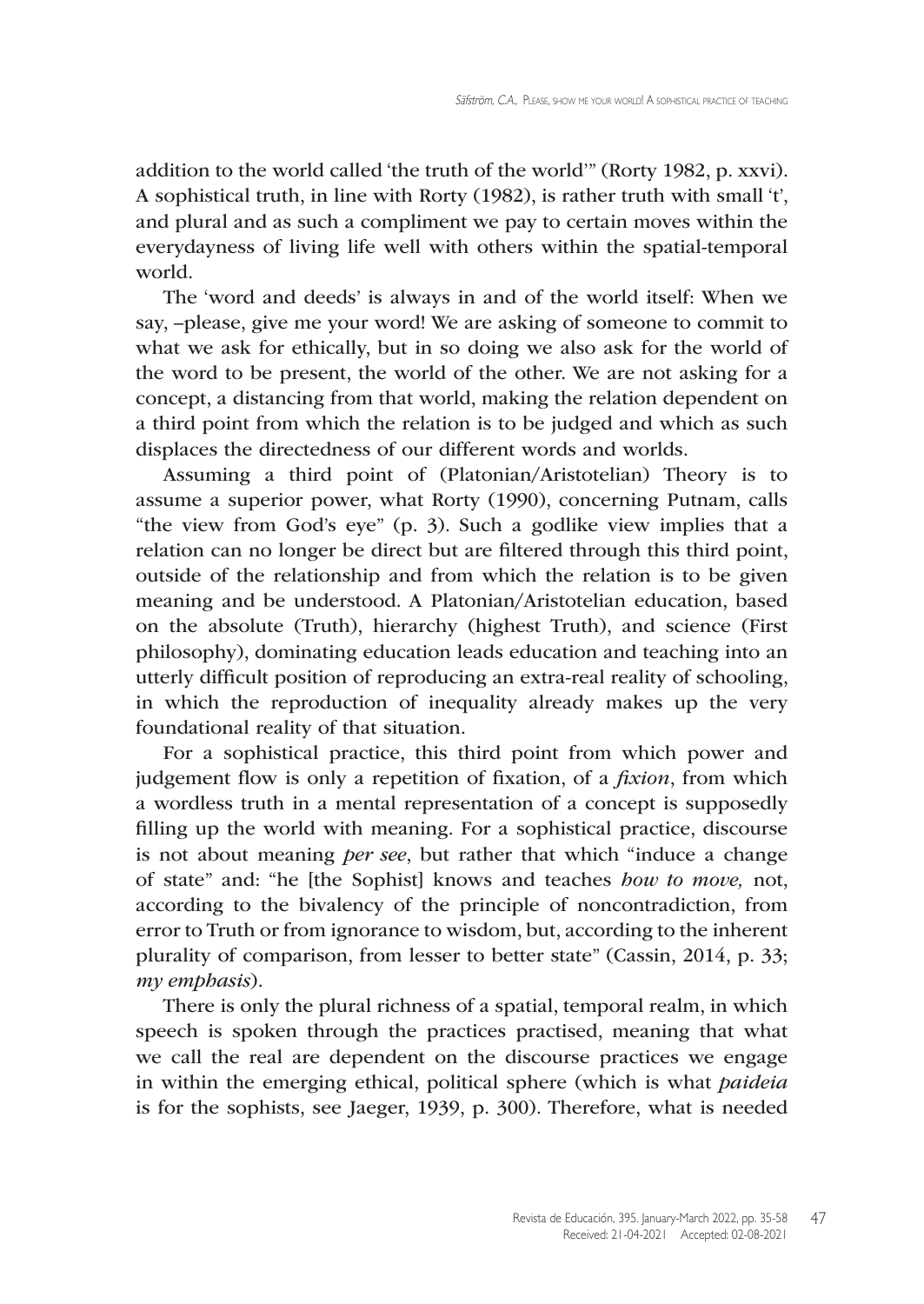for social stability in the city-state, is not a Theory of education and teaching but rather the discipline of pedagogy (as in practice). From which to teach how to be moving well with and among others, and how to speak and listening carefully to others as well as oneself, in order to participate (being with) in the mixture of the democratic city-state. It is a pedagogy of performativity in which a multiplicity of 'words and deeds' are possible beyond the limiting effects of society as one whole body to which all has to comply. Therefore, the aim of a disciplined pedagogy is always: "to perform the social function which Dewey called 'breaking the crust of convention', preventing man from deluding himself with the notion that he knows himself, or anything else, except under optional descriptions" (Rorty, 1980, p. 379).

## **The inherent plurality of comparisons and the discipline of pedagogy**

In this section, I will specifically explore teaching as a sophistical practice of being continuously moving "from lesser to better states" through comparisons, or precisely through, "the inherent plurality of comparisons" (Cassin, 2014, p. 33). Such starting point needs some work, since it seems to imply "the new language of learning" (Biesta, 2006, p. 15) infiltrating education, and in which comparisons and their result are being sequenced within league tables and assessment regimes, and which, with Rancière (1991), always comes down to be comparing intelligence in order to be ahead to always wanting to dominate the other (pp. 80-82). It is "an activity of the perverted will, possessed by inequality's passion", and he continues "[i]n linking one person or group to another, by comparison, individuals continually reproduce this irrationality, this stultification that institutions codify and explicators solidify in their brains" (Rancière, 1991, p. 82).

As the new language of learning, such language and activity seem to imply and encourage understanding teaching as an act of 'explicators' using a particular form of rhetoric. A particular type of speech which "revolt against the poetic condition of the speaking being. It speaks in order to silence. *You will speak no longer, you will think no longer, you will do this*: that is its program" (Rancière, 1991, p. 85; *emphasis in original*). That is, teaching within the new language of learning is ultimately fitting an educational world in which teaching is being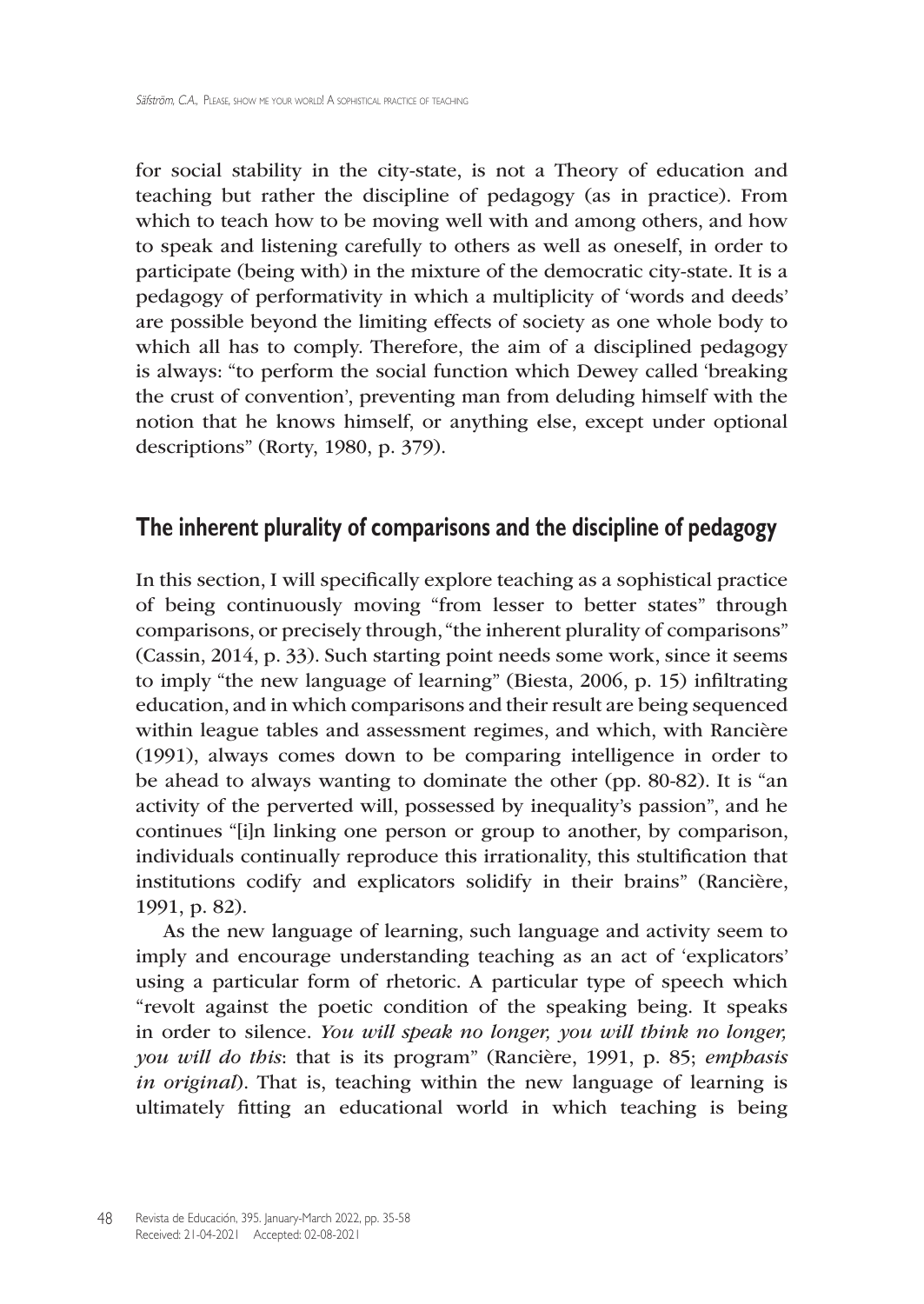trapped by the violence and domination implicit in the strive for always better through comparisons and domination over the everydayness of the students lived reality: It is teaching being trapped ultimately by the desires of modernity and capitalism to produce productive rather than responsible citizens (see Säfström, 2020).

Instead, from the point of sophistical practice, comparisons are not understood through a hierarchical vision in which inequality passion is reproduced, but rather through a mixture in which verification of equality is an aim for a disciplined pedagogy. To be comparing is therefore not understood at the backdrop of winning and losing, getting ahead of and defeating the other, but as an integral part of translating from one to the other and back in the mixture: "In the act of speaking, man doesn't transmit his knowledge, he makes poetry, translates and invites others to do the same" (Rancière, 1991, p. 65).

To make comparisons is if you will an act of poetry rather than a tool in a war. Therefore, it is not about knowledge as such, since knowledge comes down to control and signify an end (to what was before uncertain), but also, if applied to persons, extend this control to be controlling others as well (Foucault, 1980). We do not need to know the student in order to interact with him or recognise him or her as a person. In a sophistical practice, we need to recognise and respond to the other in education and teaching; "not as students or as learned men, but as people; in the way you respond to someone speaking to you and not to someone examining you: under the sign of equality" (Rancière, 1991, p. 11).<sup>9</sup>

In speaking and recognising the other under the sign of equality and as capable of speaking, demands to be listening carefully as well, not in order to conceptualise the words of him or her, but in order to hear the world spoken by those words, in order to embark on a process of mutual translations: "All words, written or spoken, are translation that only takes on meaning in the counter-translation, in the invention of the possible causes of the sound heard or of the written trace" (Rancière, 1991, p. 64).

This process of mutual translation is ultimately a process of comparing words, comparing different worlds. In comparing different worlds different *speech*, translation is not the translation point by point<sup>10</sup>, but

<sup>9</sup> Seeing a person beyond the category doesn't mean that the teacher doesn't recognise a student, because he or she is already positioned as such, it means rather to acknowledge the singularity and possible autonomy of a person beyond the generalised category of being a student.

<sup>10</sup> See Bernstein (1983) on incommensurability.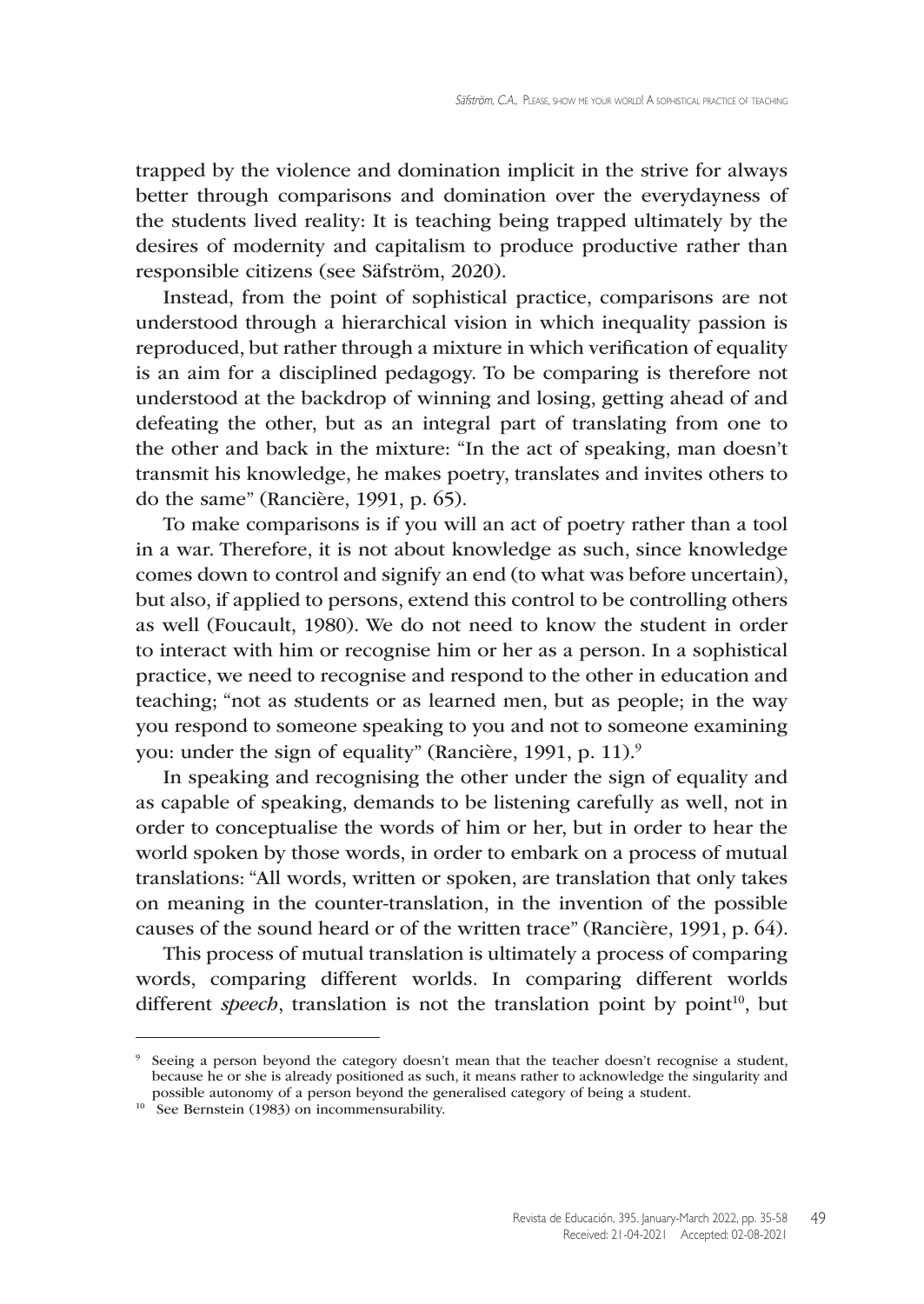here rather the poetic activity in comparing worlds without the need to fix such comparisons through a common fixed point or conceptual net from which to be claiming a consensus of meaning. Instead, what the act of mutual translation comes down to, following Rancière, but also what was central for the sophists (Culler, 2014, p. 92), is the need for improvisation, understood as "our intelligence's leading virtue: the poetic virtue", and Rancière continuous, "[t]he impossibility of our *saying* the truth, even when we *feel* it, makes us speak as poets, makes us tell the story of our mind's adventures and verify that they are understood by other adventurers, makes us communicate our feelings and see them shared by other feeling beings" (Rancière, 1991, p. 64).

In other words, a sophistical practice in education and teaching compares, not to defeat the other or examine her or him, but to be able to connect different worlds in the mixture of fellow adventurers. A mixture in which being with the other comes down to the mutual translation of a plurality of words and deeds, and as that which is necessary to be able to move ahead, together with but differently. Such teaching needs to be remaining in the plural world of others, to find out how to move in a plural world in which everyone has "the right to go on differently" (Bauman, 1999, p. 202). For a sophistical practice of education and teaching, being *with* is precisely why a democratic city-state is possible instead of based on domination and violence from the point of 'One', anticipated by an Platonian/Aristotelian Theory of education. A sophistical practice is instead a disciplined pedagogy in the practice of democratisation.

### **Teaching as a practice in democratisation**

If being with speaks to a different original scene of the social than one of *stasis*, it is because a sophistical practice is performative (Culler, 2014, pp. 200-202), but also because being with does not exclude *being fore* the other and not only before the other, do not exclude ethics (see Säfström and Månsson, 2004; Levinas 1994).

Ethics, in this sense, needs no (First philosophy) Theory to make judgements on interactions and relations from above the everydayness of living, but is rather a particular practice (discipline) in living well with and among others. Such practice includes speaking and listening, to speak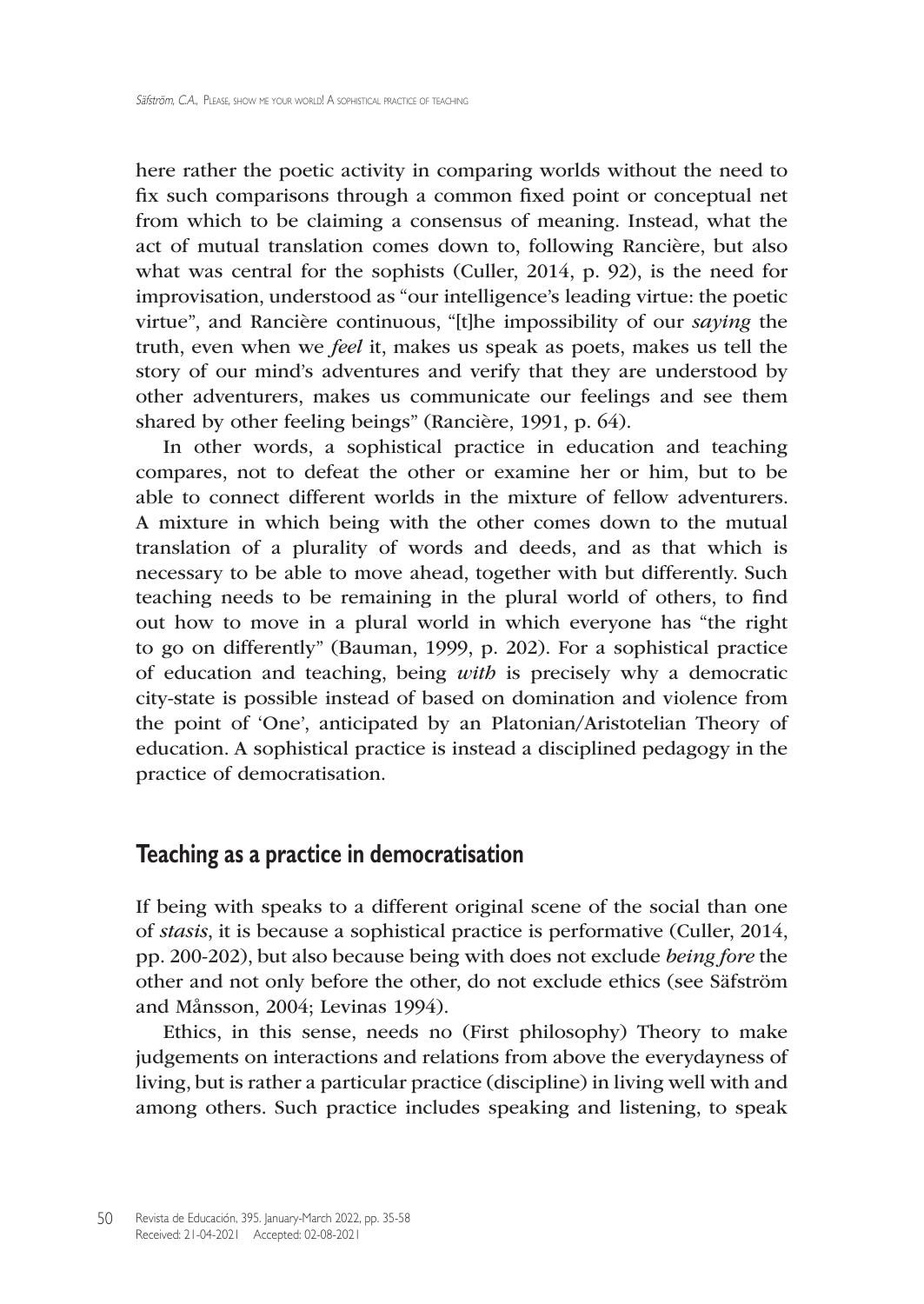one's world and listening to other's worlds to be able to connect and to engage in mutual translations of those worlds. In translating words, the world's worldliness is expanding, and such ethically infused expansion is here understood as democratisation in action. In other words, the publicness of the public extends through teaching in comparing and connecting different worlds in an expanding mixture, as such a mixture embodies the city-state's social and political organisation.

Teaching connects different sensibilities as a shared capacity to sense (Berardi, 2017), to make sense beyond a consensus of One, acknowledging that sensing is always both unique and shared (Rancière, 2007; *partage du sensible*). As such, teaching verifies sensing as a capacity among a plurality of speaking beings, not in order to melt their speech and worlds into one whole, but to be highlighting the sensible ordering of the real as inherently plural, and to understand our capacity in sensing as shared with others. If I can make sense, the other can as well (cf. Rancière, 1991, pp. 57-58).

Therefore, *to speak, to listen, to translate, to compare, to link*, are all pedagogical manoeuvres within a sophistical practice of teaching which does not examine the other in order to engage with him or her, does not engage from a distance in order to control him or her through knowledge. Teaching is *being* (as a verb) engaged *in* speaking, *in* listening, and *in* comparing, *in* linking, *in* being *with* (as fully as one can understand being with other people).

#### **The poetic act of teaching**

The poetic act of teaching is not only an intellectual virtue, as Rancière says, but as such, it also requires improvisation. The poetic activity of improvisations initiates an excess and a 'too much' into the normal ordering of natural inequality, and as inequality is mistaken for the true state of man in the social and natural world. Against such (patriarchal) *stasis*, the poetic act in teaching constantly asks one question too many, and it draws one consequence too many. *Poêsis* in teaching introduces a possibility to "dis-identify" (Rancière, 1991, p. 98) with the set order of inequality, it *instantiates* the possibility of change through destabilising the given, and therefore limit the range of claims of inequality as a necessary condition for education to be real.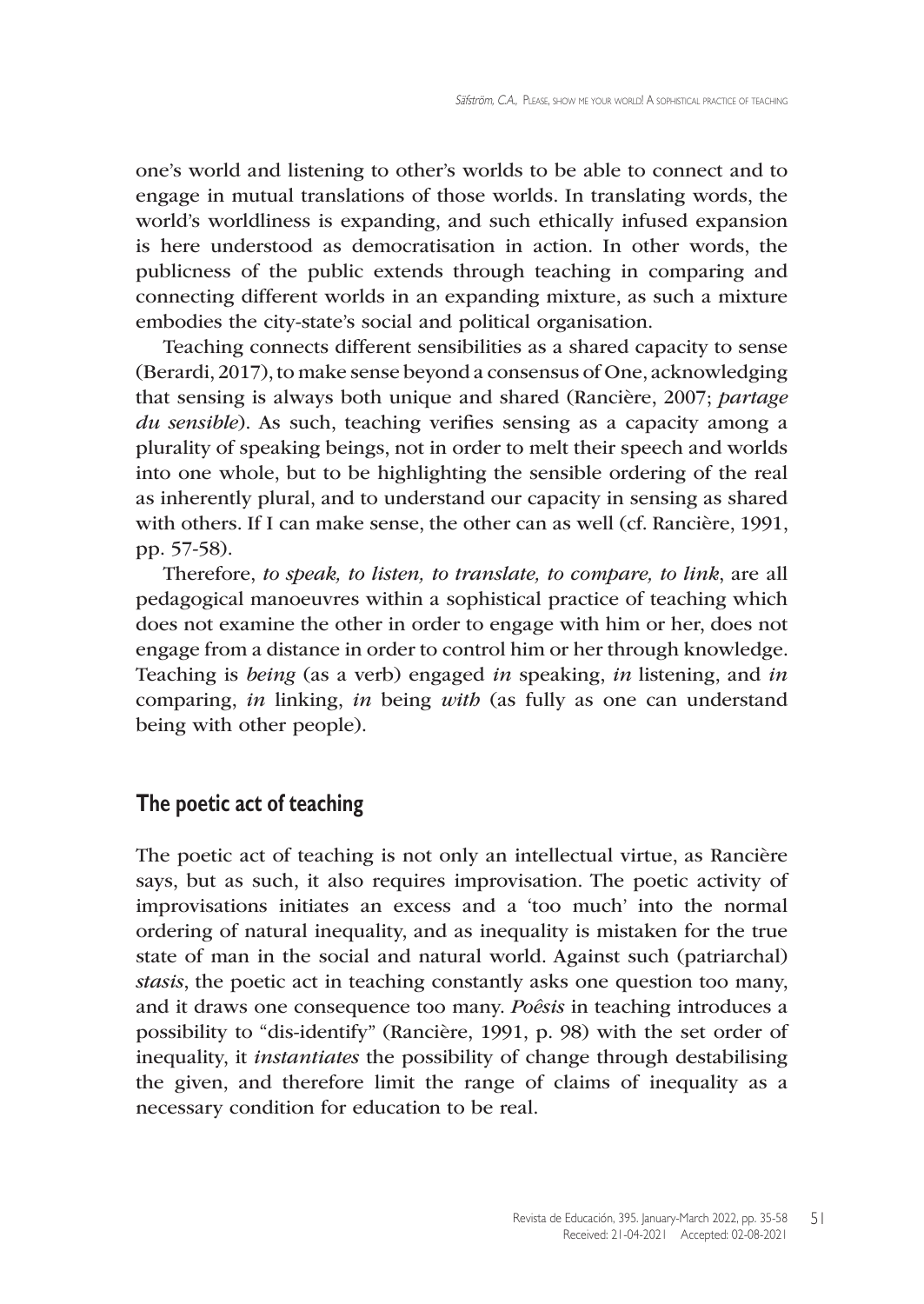Improvisation for the sophists means allowing oneself to speak about everything "by allowing himself to be led by opportunity" (Cassin, 2014, p. 92), which leads to the emergence of the *Kairos*, the almost untranslatable Greek word. Papastephanou (2014), though, translates *Kairos* with "lived time" (p. 719), which she contrasts with *Chronos* "measurable time". She does not see them as binary but instead intends to make room for a lived time as necessarily implied in measurable time, mainly when situated in the everyday practices of those events that are to be managed and organised by *Chronos*. Here I will discuss some aspects of *Kairos* to situate improvisation as the poetic activity *per preference* within teaching, to emphasise the moment of new beginnings implied by the Greek word *Kairos*.

First, *Kairo*s is "the moment of the opening of possibilities"(Cassin 2014, p. 93), recognisable in teaching as the moment in which one address the student as a person beyond his or her identity as a student of a particular order, and as such, secondly; "both opening and cutting"(p. 93) into the order in which the student is identified as already belonging to a particular place in the hierarchical order of inequality.

Thirdly, the moment of opening and cutting is also a moment in which its purpose is revealed as belonging to that very moment, "*Kairos* is autotelic, it contains its purpose within itself. It is the moment in which *poêsis* and *technê* […], at the height of their inventiveness, approach *praxis*, approach a divine interiorisation of purpose" (p. 94). It is the moment in teaching in which a person speaks in a way as he or she has never spoken before, neither repeating what was already said nor responding to the desires of the institution, but within the moment brings something into existence that did not exist before. It is a moment that unfolds from within the act of teaching. *Technê* in teaching is the art of hearing and verifying someone as speaking (in its most total sense) and guide the unfolding of the newness of the event. *Kairos*, in short, can so far be understood as *poros*, "the 'passage'" (p. 94) through which the *technê* of teaching and the *poêsis* of the moment(s) in teaching enters into education: Teaching becomes *praxis,* a democratisation process of the events that unfolds.

*Kairos* is perfectly adapted to the moment in which *poêsis* and *technê* appear; since *Kairos*, says Cassin, is a singularity: "with *Kairos*, one is engulfed in a particular case, and there is nothing apart from the case, all invention is singular because it is perfectly adopted" (2014, p. 94).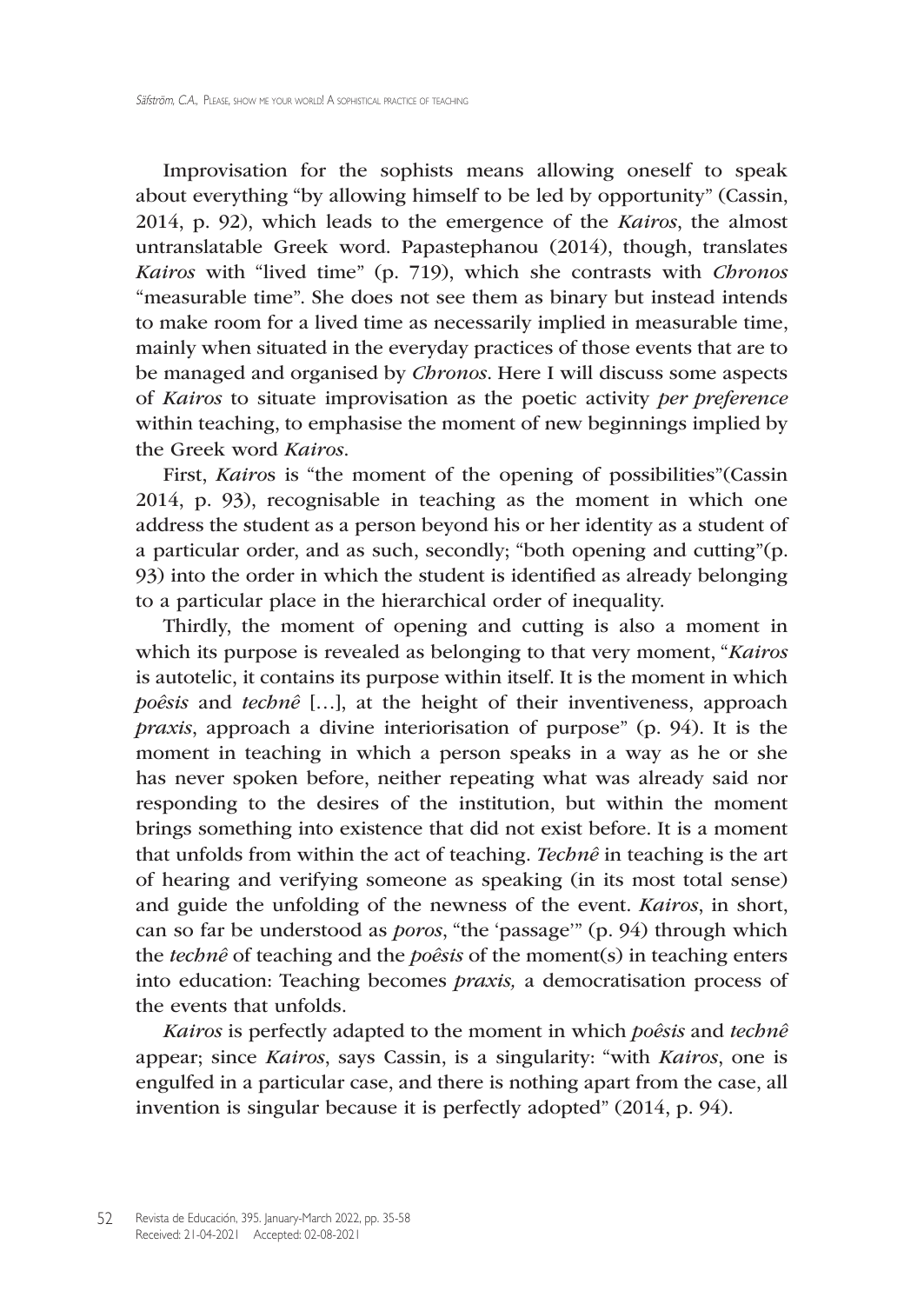In teaching as an instance of *Kairos* then, the teacher is fully present in the poetic activity of improvisation, in the singularity of a case in which someone enters the scene. The teacher recognises and verifies that someone is speaking their world, their truth, as it unfolds through the moment's purpose. Such purpose is approaching *praxis* "the divine interiorisation of purpose" (Cassin 2014, p. 94) to which the educative moment belongs. The significance of the moment as a series of unfoldings is also the reason why the effects of teaching are unique in their *poêsis* and singularity and not possible to generalise, while *technê* in teaching is the art of keeping the process moving, by *listening*, *speaking, comparing*  and *linking* different worlds.

The moment of *Kairos* in teaching then is also the moment in which Platonian/Aristotelian education becomes violent in suppressing the singularity of the moment and all involved therein by demanding generalisation, through scientific education (it is Aristotle "who demands generality", Cassin, 2014, p. 94). Platonian/Aristotelian education then works against the poetic act in teaching, in the exact moment when the singularity of the one speaking is generalised and conceptualised, in order to return through Theory (science, scientistic, scientism) to *dominate* the speech of all involved. Such education and teaching dominate through how a speaking person becomes a thing (concept) in schooling, through setting up a *telos* outside the singularity of the moment and to which all have to adapt; "and all we have to do is to follow the predetermined route" (Cassin, 2014, p. 94). Such *telos* closes down and restrict the poetic activity in education, to control *poêsis* and *technê*, or rather when the latter is made into science controlling teaching and linking it to a predetermined route to a given goal. Whereas with the poetic act in teaching, in improvisation, the spur of the moment takes on the art of opening and cutting for a new beginning to appear; "with *ex tempore* [as an effect in *Kairos*] we have the autotelic opening of the beginning" (p. 94).

Teaching, the poetic activity in improvising, opens a plurality of possibilities at the moment in which multiple beginnings and purposes continuously unfold. To compare those beginnings and link them is expanding who can be seen and heard and introduce multiple ways in which one can move *with* others in the world. Teaching then, as a sophistical practice, is not the activity of securing the *stasis* of an original scene of the social, but rather speaks to a different social scene in which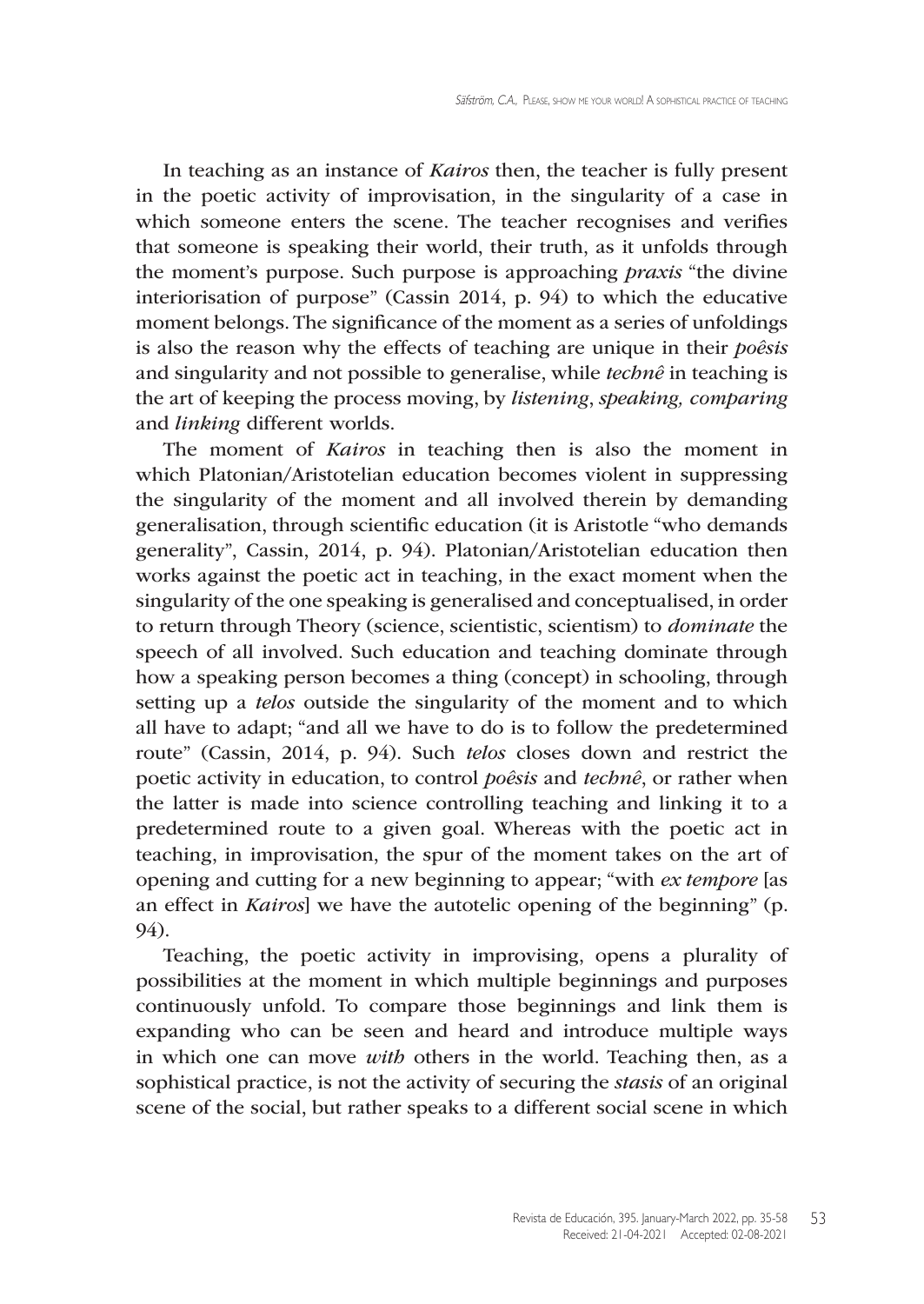democratisation is located precisely in the unfolding of new beginnings, as those take place in the moments of improvisations in a concrete classroom.

## **Conclusion, a sophistical practice in liveable life**

In conclusion, beyond the philosophy defined as such through domination of Sophist educational thought, a sophistical education and teaching practice contribute to a liveable life in a democratic culture. It brings into the light the possibility of multiplicity, of pluralism, which is not imploding in the image of consensus (-ontology) and as represented by a whole social body, nor demands of all to enter into the same thought at the same time. Nor demands to step into the line of *telos* in which the steps taken are defined already from an absolute position of power. A sophistical practice is rather a practice of democratization beyond the *stasis* of an original social scene composed of hierarchy and patriarchy and shows a possible route beyond the violent effects of *stasis*. A sophistical practice, by being articulated, limits the effects of an unlimited philosophy, and profoundly question Platonian/Aristotelian Theory as foundation for education, as such education is reproducing a monoculture of 'One'. A monoculture in which each and every one has his or her place already carved out in the social body. Rather, the concerns of a sophistical practice are how to move among and with others in order to live well with a multiplicity of others in the mixture of a democratic city-state.

The *poêsis* of improvisation, central to teaching, opens for the autocratic purposes of each moment linking education with *praxis* and democratization. Sophistical education then, understand teaching being an art (*technê*) in which *speaking*, *listening*, *comparing* and *linking* are the main techniques used in order to guide the unfolding of the newness of each moment (*poêsis*). In such teaching, the teacher recognises and verifies when someone speaks beyond the desires of an institution and in a way he or she has never spoken before. A sophistical practice teaches from within the finitude of our lived reality and verifies a multiplicity of possible ways in which we can move forward *with* others in the everydayness of our shared lives. The sophist teacher says: – please, show me your world within your spoken words! Such teaching, informed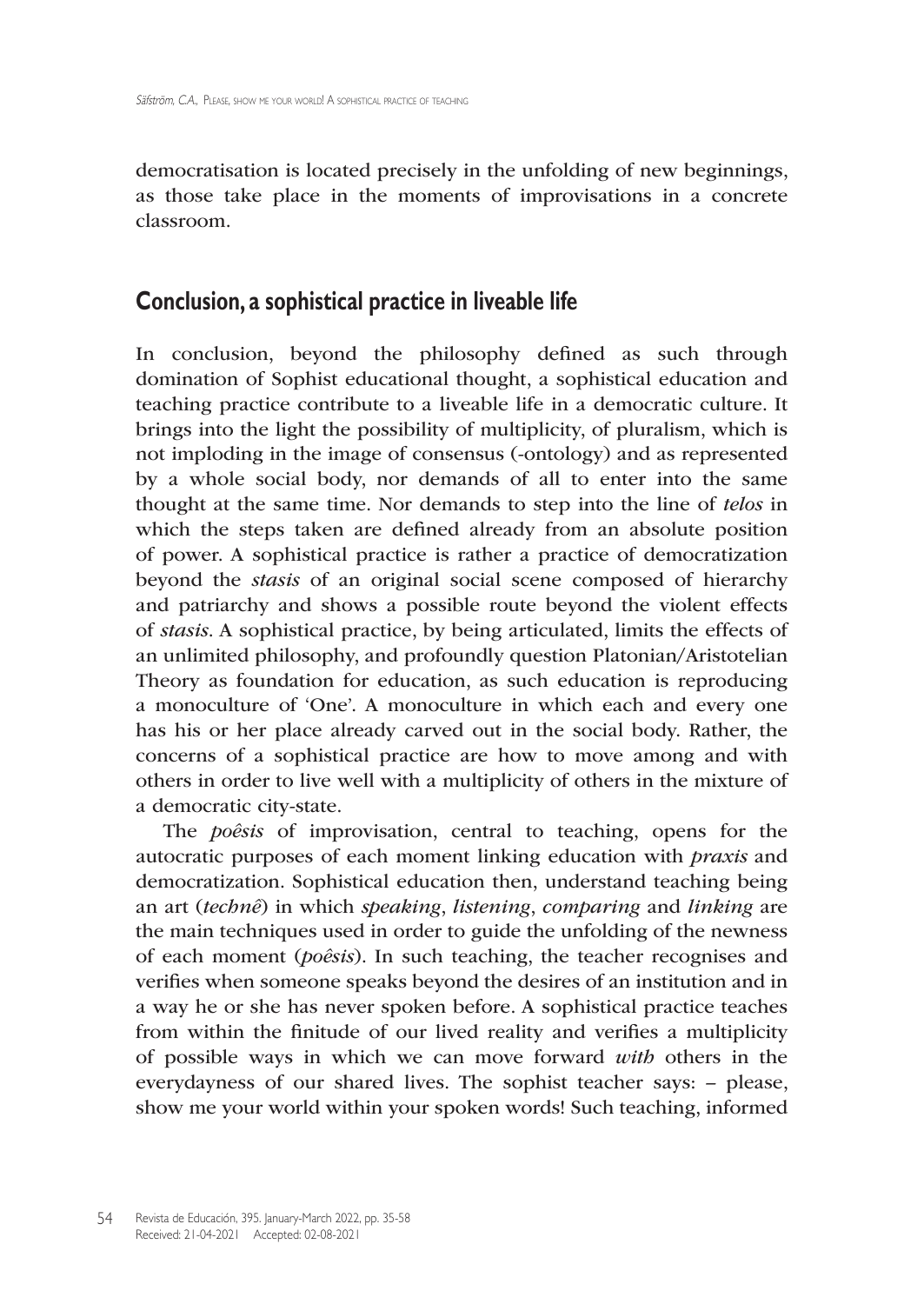by a multiplicity of ways of being in the world, links new beginnings to the expansion of liveable lives in our democratic societies.

#### **References**

- Arendt, H. (1958). *Vita Activa*. Chicago: University of Chicago.
- Arendt, H. (1993). *Between Past and Future: Eight Exercises in Political Thought*. London: Penguin.
- Bauman, Z. (1999). *In Search of Politics*. Stanford: Stanford University Press.
- Berardi, F. (2017). *Futurability. The Age of Impotence and the Horizon of Possibility*. London: Verso.
- Bernstein, R. (1983). *Beyond Objectivism and Relativism. Science, Hermeneutics and Praxis.* Oxford: Blackwell. [https://doi.](https://doi.org/10.9783/9780812205503) [org/10.9783/9780812205503](https://doi.org/10.9783/9780812205503)
- Biesta, G. (2014). *The Beautiful Risk of Education*. London: Paradigm Publishers. <https://doi.org/10.4324/9781315635866>
- Biesta, G. (2006). *Beyond Learning. Democratic Education for a Human Future*. Boulder, London: Paradigm Publishers.
- Biesta, G. & Säfström, C. A. (2011). A Manifesto for Education. *Policy Futures in Education,* 9(5), 540-547. https://doi.org/10.2304/ pfie.2011.9.5.540
- Bloom, A. (1991). *The Republic of Plato*. New York: Basic Books.
- Brante, T. (1980). *Vetenskapens struktur och förändring* [The Structure and Change of Science]. Karlshamn: Doxa.
- Butler, J. (2020). *The Force of Non-Violence: The Ethical in the Political*. London: Verso.
- Butler,J.(2015).*Notes Towards a Performative Theory of Assembly*. Harvard: Harvard University Press. <https://doi.org/10.4159/9780674495548>
- Cassin, B. (2016). *Nostalgia. When Are We Ever at Home?* New York: Fordham University. <https://doi.org/10.2307/j.ctt19rm9jg>
- Cassin, B. (2014). *Sophistical Practice. Toward a Consistent Relativism*. New York: Fordham University Press. [https://doi.](https://doi.org/10.1515/9780823256426) [org/10.1515/9780823256426](https://doi.org/10.1515/9780823256426)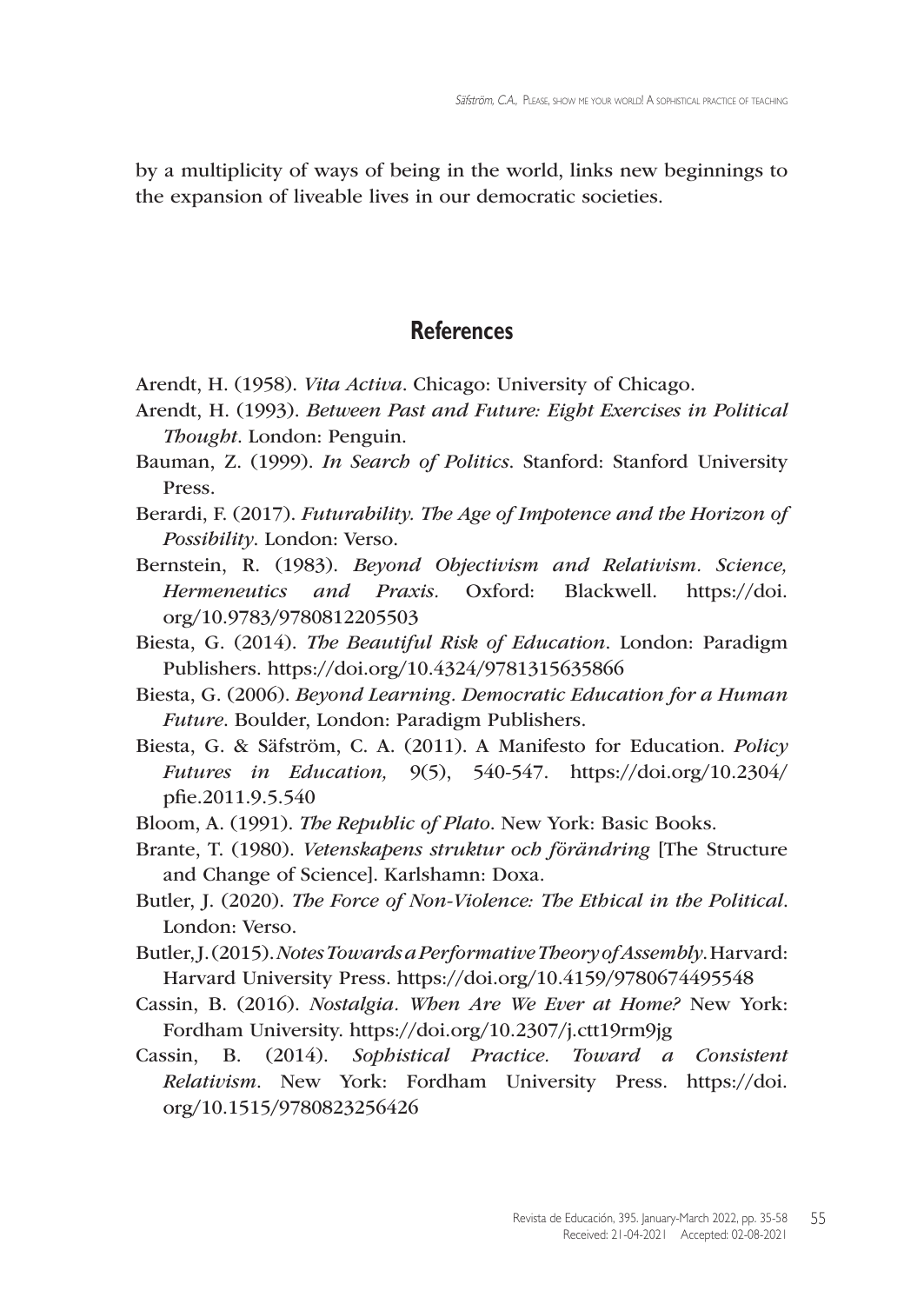- Cherryholmes, C. (1988). *Power and Criticism. Poststructural Investigations in Education*. New York: Teacher College Press.
- Foucault, M. (1980). *Power/Knowledge. Selected Interviews & Other Writings 1972-1977*. Edited by Colin Gordon. New York: Pantheon Books.
- Hodgson, N., Vlieghe, J., & Zamoskij, P. (2018). *Manifesto for a Post-Critical Pedagogy*. New York: Punctum Books.
- Hunter, I. (1994). *Rethinking the School. Subjectivity, Bureaucracy, Criticism*. St Leonards: Allen & Unwin.
- O'Toole, L., Mc Clelland, D., Forde, D., Keeffe, S., Purdy, N., Säfström, C. A., & Walsch, T. (2021). Contested Childhoods Across Borders and Boundaries: Insights from Curriculum Provisions in Northern Ireland and the Irish Free State In the 1920s. *British Educational Research Journal, 47*(4), 1021-1038. <https://doi.org/10.1002/berj.3708>
- Rancière, J. (2007). *The Politics of Aesthetics. The Distribution of the Sensible*. New York: Continuum.
- Rancière, J. (1999). *Dis-agreement. Politics and Philosophy*. Minneapolis, London: University of Minnesota Press.
- Rancière, J. (1991). *The Ignorant Schoolmaster. Five Lessons in Intellectual Emancipation*. Stanford: Stanford University Press.
- Rorty, R. (1990). Pragmatism as Anti-Representationalism. In J.P. Murphy (Ed.) *Pragmatism. From Pierce to Davidson* (pp. 1-6). Boulder: Westview Press.
- Rorty, R. (1982). *Consequences of Pragmatism*. Minneapolis: University of Minnesota Press.
- Rorty, R. (1980). *Philosophy and the Mirror of Nature.* Oxford: Blackwell.
- Jaeger, W. (1943/1986), *Paideia. The Ideas of Greek Culture. Vol II. In Search of the Divine Order,* New York, Oxford: Oxford University Press.
- Jaeger, W. (1939/1965). Paideia. The ideas of Greek Culture. Vol 1. Archaic Greece the Minds of Athens. New York, Oxford: Oxford University Press.
- Levinas, E. (1994). *Otherwise Than Being or Beyond Essence*. Dordrecht, Boston, London: Kluwer Academic Publishers.
- Masschelein, J. & Simons, M. (2013). *In Defence of the School. A Public Issue*. Leuven: E-ducation, Culture & Society Publishers.
- Orellana P.D. & Michelsen, N. (2019). The New Right: How a Frenchman Born 150 Years Ago Inspired Contemporary Nationalism.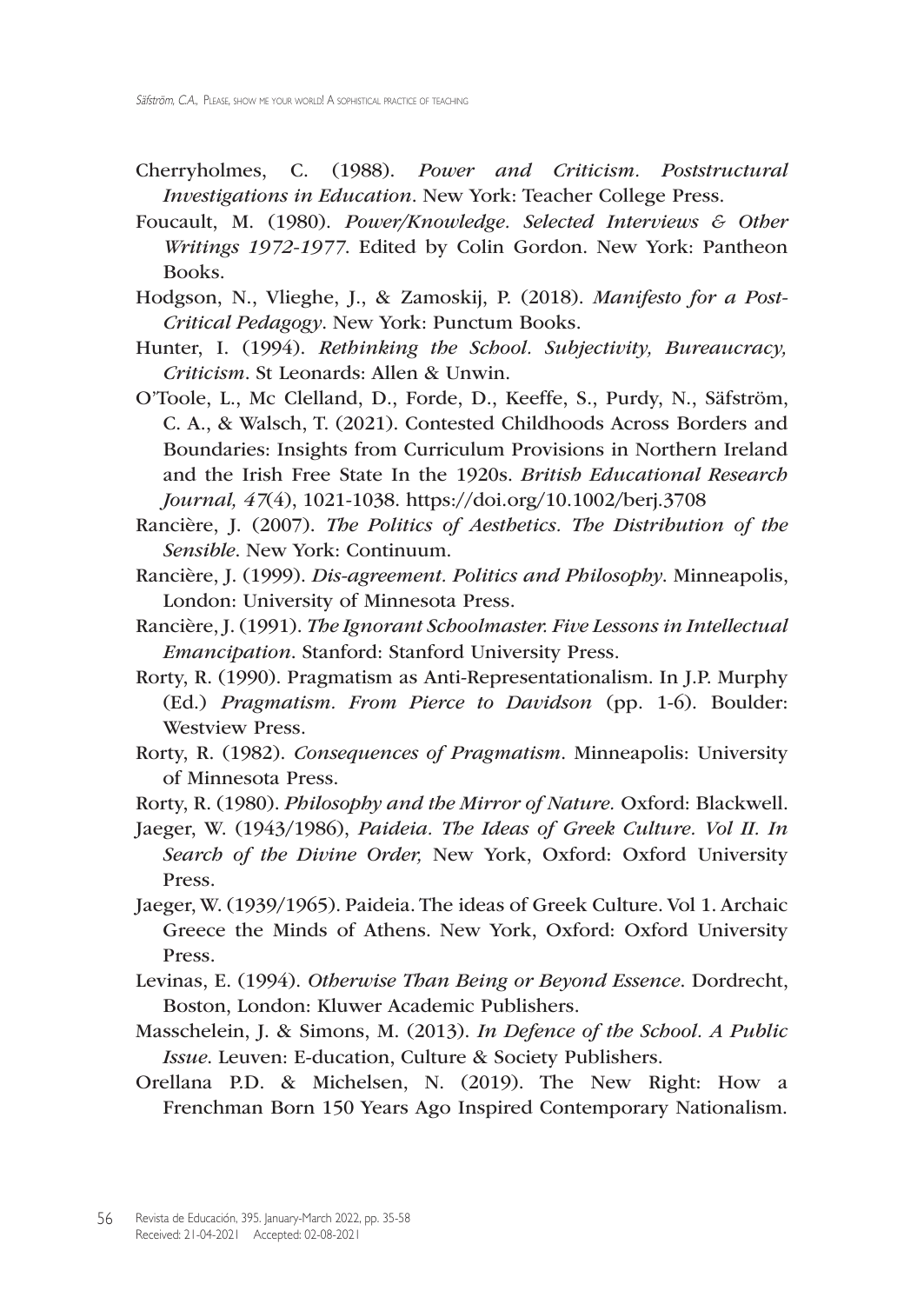*New Statesman*, 3 July, 2019. https:/[www.newstatesman.com/](www.newstatesman.com/world/2019/07/new) [world/2019/07/new](www.newstatesman.com/world/2019/07/new)-right-how- Frenchman–born-150-years–agoinspired-contemporary-nationalism.

- Papastephanou, M. (2014). Philosophy, Kairosophy and the Lesson of Time. *Educational Philosophy and Theory, 46*(7), 718-734. [https://doi.](https://doi.org/10.1080/00131857.2013.784860) [org/10.1080/00131857.2013.784860](https://doi.org/10.1080/00131857.2013.784860)
- Säfström, C. A. (2021). The Ethical-Political Potentiality of the Educational Present: Aristocratic Principle versus Democratic Principle. *Teoría de la Educatión. Revista Interuniversitaria, 33*(1), 11-33. [https://doi.](https://doi.org/10.14201/teri.22894) [org/10.14201/teri.22894](https://doi.org/10.14201/teri.22894)
- Säfström, C. A. (2020). *A Pedagogy of Equality in a Time of Unrest. Strategies for an Ambiguous Future*. London: Routledge [https://doi.](https://doi.org/10.4324/9781351169400) [org/10.4324/9781351169400](https://doi.org/10.4324/9781351169400)
- Säfström, C. A. (2019) *Paideia* and the Search for Freedom in the Educational Formation of the Public of Today. *Journal of Philosophy of Education, 54*(4), pp. 607-618. [https://doi.org/10.1111/1467-](https://doi.org/10.1111/1467-9752.12385) [9752.12385](https://doi.org/10.1111/1467-9752.12385)
- Säfström, C. A. (2011). The Immigrant Has No Proper Name: The Disease of Consensual Democracy Within the Myth of Schooling. In J. Masshelein & M. Simons (Eds.). *Rancière, Public Education and the Taming of Democracy* (pp. 93-104). London: Wiley-Blackwell. [https://](https://doi.org/10.1002/9781444393866.ch7) [doi.org/10.1002/9781444393866.ch7](https://doi.org/10.1002/9781444393866.ch7)
- Säfström, C. A. & Månsson, N. (2004). The Limits of Socialisation. *Interchange, 35*(3), 353-364. <https://doi.org/10.1007/BF02698883>
- Todd, S. (2009). *Toward an Imperfect Education. Facing Humanity, Rethinking Cosmopolitanism*. London: Paradigm Publishers.
- Whitty, G. & Power, S. (2000). Marketisation and Privatisation in Mass Education Systems.*International Journal of Educational Development, 20*(1), 93-107. <https://doi.org/10.1016/S0738>-0593(99)00061-9
- von Wright, G. H. (1989) Science, Reason and Value. *Documenta, 49* (Stockholm, Information Department, Royal Swedish Academy of Sciences).
- Yosef-Hassidim, D. & Baldacchino, J. (2021). Education's Autonomy as a Utopian Polysemic Possibility: Challenges and a Path Forward. *Educational Theory, 71*(1), 35-51. <https://doi.org/10.1111/edth.12466>